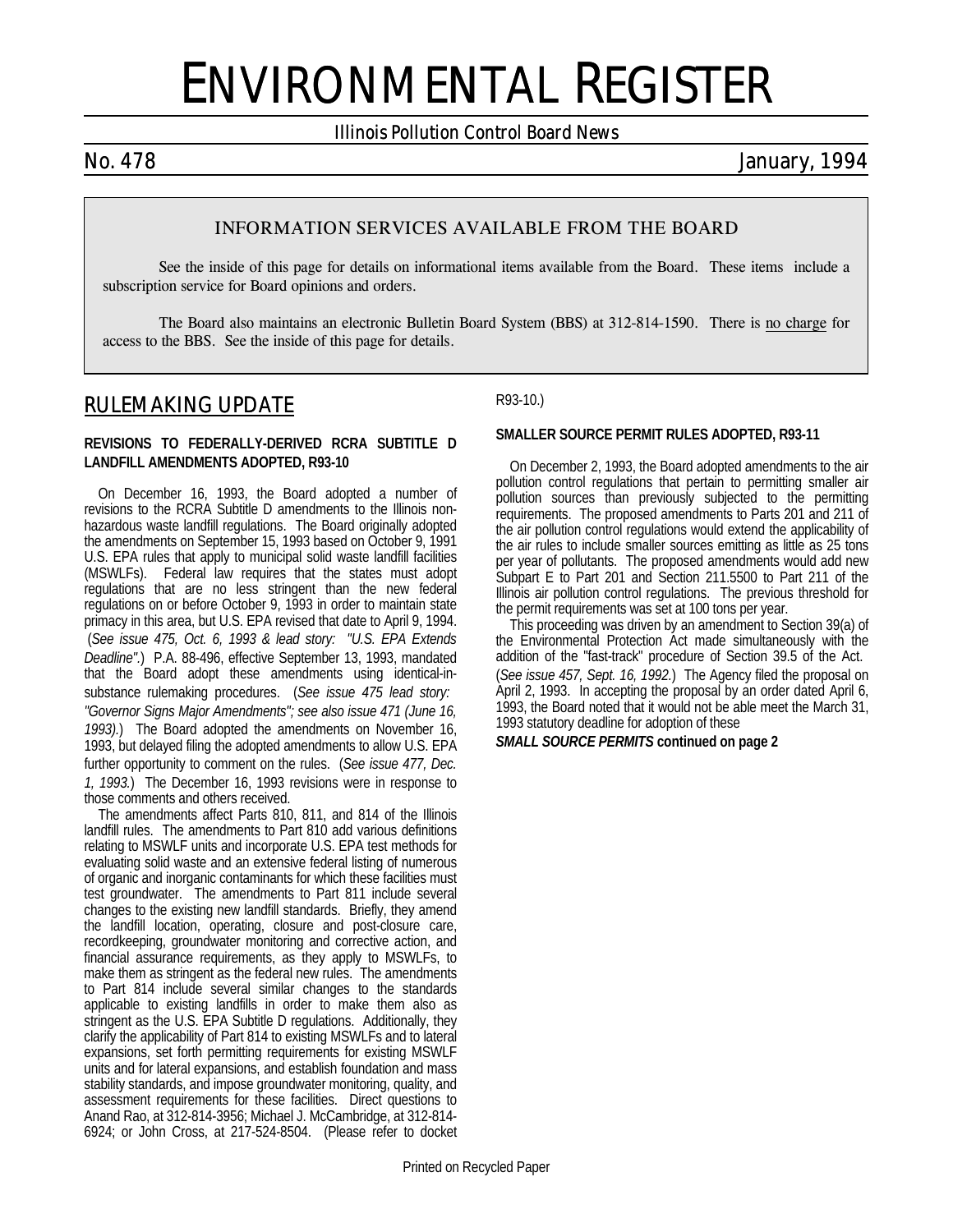### **ENVIRONMENTAL INFORMATION SERVICES AVAILABLE FROM THE BOARD**

**The Board has the following information available:**

**POLLUTION CONTROL BOARD ELECTRONIC BULLETIN BOARD SYSTEM (BBS).** The Pollution Control Board operates an electronic BBS at 312-814-1590. The BBS is available 24 hours a day, 7 days a week, to anyone with access to a computer and a modem - there is no charge for access to the BBS. The best communications settings are 8 data bits (or data length 8), no parity (or parity = none) and 1 stop bit, i.e.,  $8-N-1$ . The best terminal emulation is ANSI-BBS or just ANSI. The BBS contains Board Agendas, Environmental Registers, Annual Reports, and various documents about the Board. You may download these documents to your computer. For additional information contact Bill Forcade at the Board Offices 312-814-3620.

**SUBSCRIPTION SERVICE OF BOARD OPINIONS AND ORDERS.** The subscription service comprises all the Opinions and Orders issued by the Pollution Control Board in a fiscal year (July 1 through June 30). The Board meets approximately twice monthly in order to issue Opinions and Orders.. Usually no later than the end of each month, a volume is issued containing the Opinions and Orders of the Board from the preceding month.

**HARD COPIES OF BOARD OPINIONS AND ORDERS FOR FISCAL YEAR 1992** (July 1, 1991 through June 30, 1992) **ARE AVAILABLE FOR IMMEDIATE DELIVERY.** The cost is \$350.00 per set.

Two formats will be offered starting July 1 of this year (FY93): a hard paper copy for \$350.00 per year and an electronic version for \$275.00 per year. The electronic version will consist of Opinions and Orders in the WordPerfect 5.1 format on either 3.5" or 5.25" inch diskettes. The electronic format will allow for word searches and other useful tools provided by the WordPerfect software.

When ordering, please specify the choice of either the hard copy or electronic version. If ordering the electronic version, please specify 3.5" or 5.25" diskettes.

#### **SUBSCRIPTION SERVICE FOR BOARD OPINIONS AND ORDERS**

Enclosed is a check in the amount of \_\_\_\_\_\_\_\_\_\_ made payable to the Illinois Pollution Control Board for the subscription service to the Board's opinions and orders.

(FY92 available in hard copy only). Address\_\_\_\_\_\_\_\_\_\_\_\_\_\_\_\_\_\_\_\_\_\_\_\_\_\_\_\_\_\_\_\_\_\_\_\_\_\_\_\_\_\_\_\_\_\_\_\_

City/State/Zip

Hard Copy Cost per FY: \$350.00 Electronic Copy Electronic Copy Cost for FY93: \$275.00

Please send to:(5.25" 1.2 MB or 3.5" 1.44 MB) Joseph D'Alessandro Illinois Pollution Control Board 100 W. Randolph St., Ste. 11-500 Chicago, IL 60601

Name The Contract of the Contract of the Contract of the Contract of the Contract of the Contract of the Contract of the Contract of the Contract of the Contract of the Contract of the Contract of the Contract of the Contr

Disk Size\_\_\_\_\_\_\_\_\_\_\_\_\_\_\_\_\_\_\_\_\_\_\_\_\_\_

### *SMALL SOURCE PERMITS* **continued from page 1**

amendments. (*See issue 469, Apr. 21, 1993.*) The Board proposed these amendments for First Notice on July 22, 1993 (*see issue 473, Aug. 4, 1993*) and for Second Notice on October 7, 1993

(*see issue 476, Nov. 3, 1993*). The Board held public hearings in this matter on May 25, 1993, in Chicago, and on May 26, 1993, in DeKalb. For further information contact Michelle C. Dresdow, at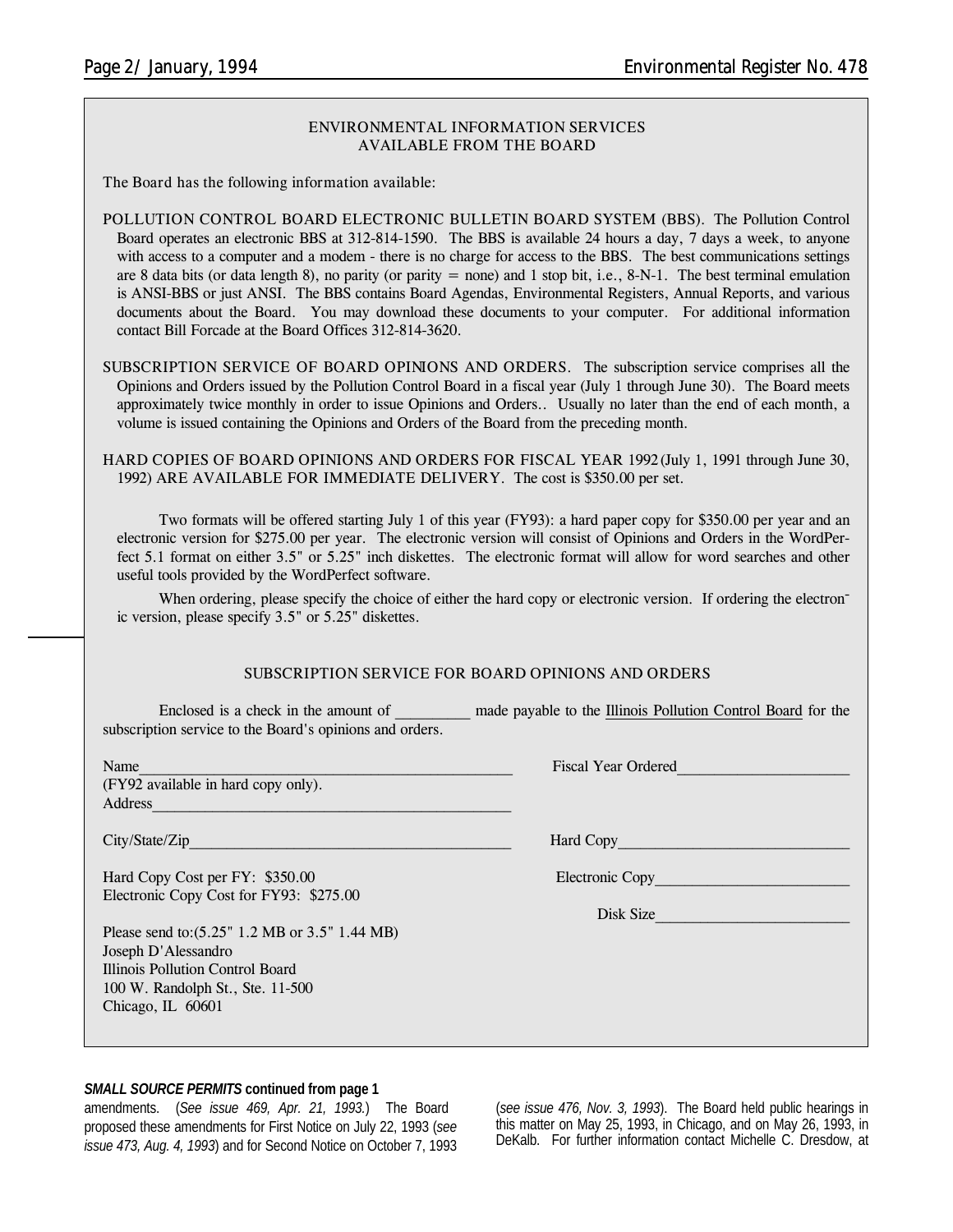815-753-0947. (Please refer to docket R93-11.) **AMENDMENTS TO EXISTING SITE-SPECIFIC RULE ADOPTED,**

## **R93-8**

On December 16, 1993, the Board adopted amendments to a site-specific rule. The site-specific water pollution control rule involved applied to UNO-VEN's predecessor-in-interest, Union Oil Co. of California, for the effluent from a refinery located in Will County, near Lemont. The Chicago Sanitary and Ship Canal is the receiving stream.

The adopted amendments change the rule to reflect the change in ownership of the facility to the petitioner, UNO-VEN Co.; they add a monthly-averaged concentration-based effluent limitation for ammonia nitrogen; the amendments require annual reporting of nitrogen in feedstock; and they extend the ultimate expiration date of the rule until December 31, 2001.

The Board proposed the amendments on August 26, 1993 for First Notice publication in the *Illinois Register* and for Second Notice review by the Joint Committee on Administrative Rules (JCAR) on November 18, 1993. (*See issues 474, Sept 9, 1993 & 477 (Dec. 1, 1993.*) Direct questions to Diane O'Neill, at 312-814-6062. (Please refer to docket R93-8.)

### **CORRECTIONS TO** *WASTE MANAGEMENT* **REMAND AMENDMENTS ADOPTED, R92-19**

On December 16, 1993, the Board adopted corrections to the amendments to the landfill regulations made in response to a remand by the First District appellate court in *Waste Management of Illinois, Inc. v. IPCB* (1st Dist. 1992), 231 Ill. App. 3d 278, 595 N.E.2d 1171. The Board order will allow the Board to formally submit a request for expedited correction with the Joint Committee on Administrative Rules (JCAR) pursuant to Section 5-85 of the Administrative Procedure Act. The Board order intended to correct an inadvertent typographical error: the Notices of Adopted Amendments published in the *Illinois Register* indicated the intended deletions, but the copies placed on file with the Secretary of State still included the deleted language.

On June 17, 1993, the Board adopted a final opinion and order deleting three provisions from the Illinois non-hazardous landfill regulations. This was in response to the June 11, 1992 appellate court decision in *Waste Management of Illinois, Inc. v. IPCB* (1st Dist. 1992), 231 Ill. App. 3d 278, 595 N.E.2d 1171, which affirmed those regulations in all respects but two. The *Waste Management* court invalidated two of the landfill provisions: the requirement of Section 811.310(d)(1)(F) for monitoring air toxics, based on a legislatively-mandated but yet then yet-to-be-adopted list of chemicals, and the provision in Section 813.106(b) that provided, for the purposes of an appeal to the Board of an Agency action, the Agency's final action will be that taken on reconsideration if the permittee submitted a request for Agency reconsideration. The appellate court issued its mandate on August 13, 1992, and the Board initiated this proceeding by proposing amendments on October 1, 1992. (*See issues 459 (Oct. 15, 1992), 464 (Feb. 3, 1993), 470 (May 19, 1993) & 472 (June 30, 1993).*)

In addition to the two provisions held invalid by the First District, the Board also deleted a third provision from the rules. In the initial stages of this proceeding, the Board requested comment as to whether it should do so. That third provision, Section 811.310(c)(5), which related to monitoring air toxics, was closely tied to Section 811.310(d)(1)(F), which the court held invalid. Direct questions to Marie E. Tipsord, at 312-814-4925 or 618-498-9803. (Please refer to docket R92-19.)

#### **HAZARDOUS WASTE PROHIBITIONS DOCKET DISMISSED,**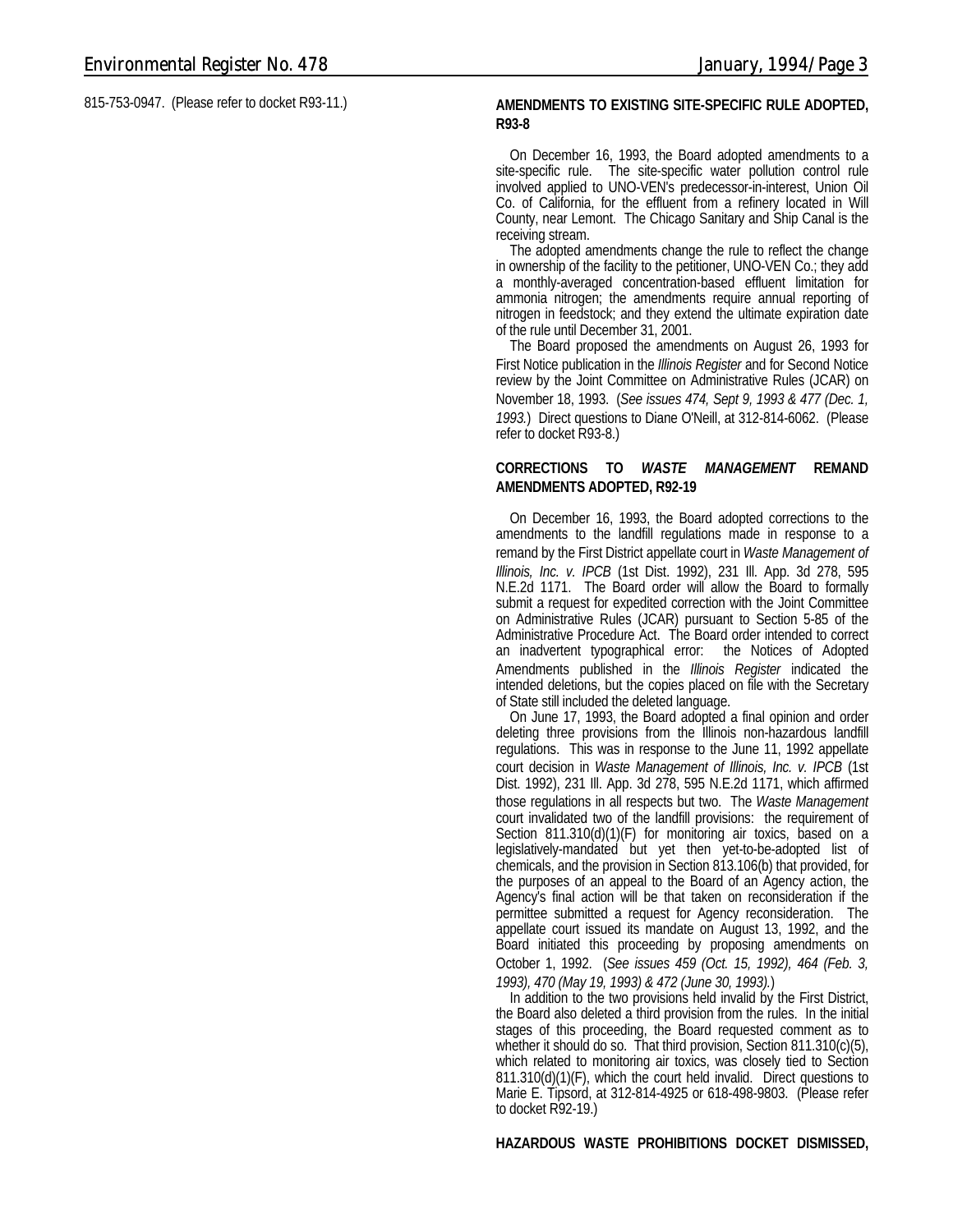### **R86-9(B)**

On December 16, 1993, the Board dismissed an older proceeding that would have clarified Section 39(h) of the Environmental Protection Act, which requires Agency authorization of the generator's wastestream prior to deposit of the hazardous wastes in a hazardous waste site. The Board dismissed the proceeding because it was dormant for so long with the receipt of no expressions of public interest. The Board further cited that the record included no updated information on Agency implementation of Section 39(h).

In 1986, the Board adopted an emergency rule that essentially circumscribed the Agency's interpretation of Section 39(h) in its implementation of that provision. The Board was concerned that the Agency's implementation would intrude on the industrial processes generating the wastes. The First District appellate court dismissed the emergency rule in an appeal filed by the Citizens for a Better Environment, (*CBE v. PCB* (1st Dist. 1987), 152 Ill. App. 3d 105, 504 N.E.2d 166), stating that no emergency existed. In 1990, the Board decided that clarification of Section 39(h) was necessary

questions to Marie E. Tipsord, at 312-814-4925 or 618-498-9803. (Please refer to docket R86-9(B).)

### **ARMY CORPS. DREDGING WATER QUALITY RULE PROPOSED FOR SECOND NOTICE, R92-17**

On December 2, 1993, the Board proposed a rule for Second Notice review by the Joint Committee on Administrative Rules (JCAR) that would govern the placement of dredged material along the Illinois River between miles 80.2 and 291 by the Army Corps. of Engineers during dredging operations. The Board issued a supplemental opinion on December 16, 1993, in which it considered an additional public comment filed without changing the language of the proposed rule.

The Army Corps. filed a proposal on September 17, 1992, and the Board proposed the rule for First Notice publication in the *Illinois Register* on September 26, 1993. (*See issue 475, Oct. 6, 1993.*) The Board held public hearings on June 22, 1993, in Peoria, and June 23, 1993, in Morris. Following the hearings, the Board received public comments in favor of the proposal.

This rule would impose alternative limitations on the placement of dredged material, in place of the current prohibition against causing offensive conditions or a violation of the water quality limitations for dissolved oxygen, total, lead, total zinc, and ammonia nitrogen and un-ionized ammonia. The alternative limitations would allow bankline deposition during dredging operations, and would govern the percent of fine-grained material in the dredge cut and the area of the water that does not comply with the water quality standards. The limitations would require the Army Corps. to hold a Water Quality Certification for the dredging operations issued by the Agency pursuant to Section 401 of the Clean Water Act (33 U.S.C. § 1341). Direct questions to Michelle C. Dresdow, at 815-753-0947. (Please refer to docket R92-17.)

### **SECOND FIRST NOTICE PROPOSED FOR STEEL AND FOUNDRY LANDFILL AMENDMENTS, R90-26**

On December 2, 1993, the Board proposed corrections to the second First Notice for segments of the proposed steel and foundry industry landfill amendments. The Board did this in response to indications by the staff of the Joint Committee on Administrative Rules (JCAR) that it was possible that two related segments of the regulations were incomplete.

The Board proposed the amendments for second First Notice

without substantive review on September 23, 1993. (*Issue 475, Oct. 6, 1993.*) In the text of the amendments submitted for First Notice publication in the *Illinois Register*, the Board inserted terms for later definition, in definitions Section 810.103 and the definitions segments of Section 817.102. The Board felt that addition of the definitions would be necessary for understanding and implementing the proposed amendments, if adopted. In place of the missing definitions for the terms, the Board inserted language, indicated as proposed amendments, that anticipated the provision of the definitions by the proponents of the amendments (members of the steel and foundry industries) before the Board proceeded with the amendments.

ine board decided that claimcator of Section 37(ii) was necessary could appear in the *Illinois Register* Direct questions to Kathleen M<br>Crownshipsingshipsing the Lange Children Change Children Children Children Children C After the Notices of Proposed Amendments appeared in the *Illinois Register* on October 15, 1993, JCAR staff communicated to the Board that it understood the Board's desire to enhance the clarity of any amendments that might flow from the proposal, but also indicated that JCAR might ultimately object to any amendments that flowed from an incomplete proposed rule. The Board proposed the corrections so that a Notice of Corrections to Proposed Rules Crowley, at 312-814-6929. (Please refer to docket R90-26.)

### **RCRA SUBTITLE C HAZARDOUS WASTE UPDATE PROPOSED FOR PUBLIC COMMENT, R93-16**

On December 16, 1993, the Board proposed identical-insubstance amendments to the Illinois RCRA Subtitle C regulations for the update period of January 1 through June 30, 1993. During that time U.S. EPA amended its RCRA Subtitle C regulations five times. U.S. EPA adopted its corrective action management unit (CAMU) and temporary unit (TU) regulations applicable to RCRA Subtitle C corrective actions, amended the land disposal restrictions for Third Third wastes, adopted technical amendments to the used and waste oil management standards, renewed a case-by-case capacity variance from the land disposal restrictions for hazardous debris, and amended land disposal restrictions for ignitable and corrosive wastes whose treatment standards were vacated by the court in Chemical Waste Management v. EPA, 976 F.2d 2 (D.C. Cir. 1992). The Board adopted the used and waste oil regulations, the subject of the present amendments, in R93-4, on September 26, 1993. (*See issue 475, Oct. 6, 1993.*) The Board also adopted the amended land disposal restrictions for ignitable and corrosive wastes in R93-4, thus obviating further action in this docket, except as to certain corrections submitted by U.S. EPA by way of public comment.

Essentially, all the proposed amendments involved some form of relaxation of standards that would otherwise apply to regulated facilities. However, many would impose some requirements as a condition to the relaxation. Direct questions to Michael J. McCambridge, at 312-814-6924. (Please refer to docket R93-16.)

### **PM10 CONTINGENCY MEASURES RULEMAKING PROPOSAL FILED, R93-30**

On December 30, 1993, the Agency filed a new Clean Air Act (CAA) rulemaking proposal with the Board. The new proposal, which is docket  $\overline{R}93-30$ , seeks to add regulations establishing  $PM_{10}$  contingency measures. Those measures would provide for Those measures would provide for additional reductions of  $PM_{10}$  emissions for a specific area in the event a  $PM_{10}$  nonattainment area attain compliance with the  $PM_{10}$ standard by December 31, 1994.

This rulemaking was filed pursuant to the "fast-track" rulemaking provisions of Section 28.5 of the Environmental Protection Act. As previously reported for earlier-filed CAAA proceedings, (*See*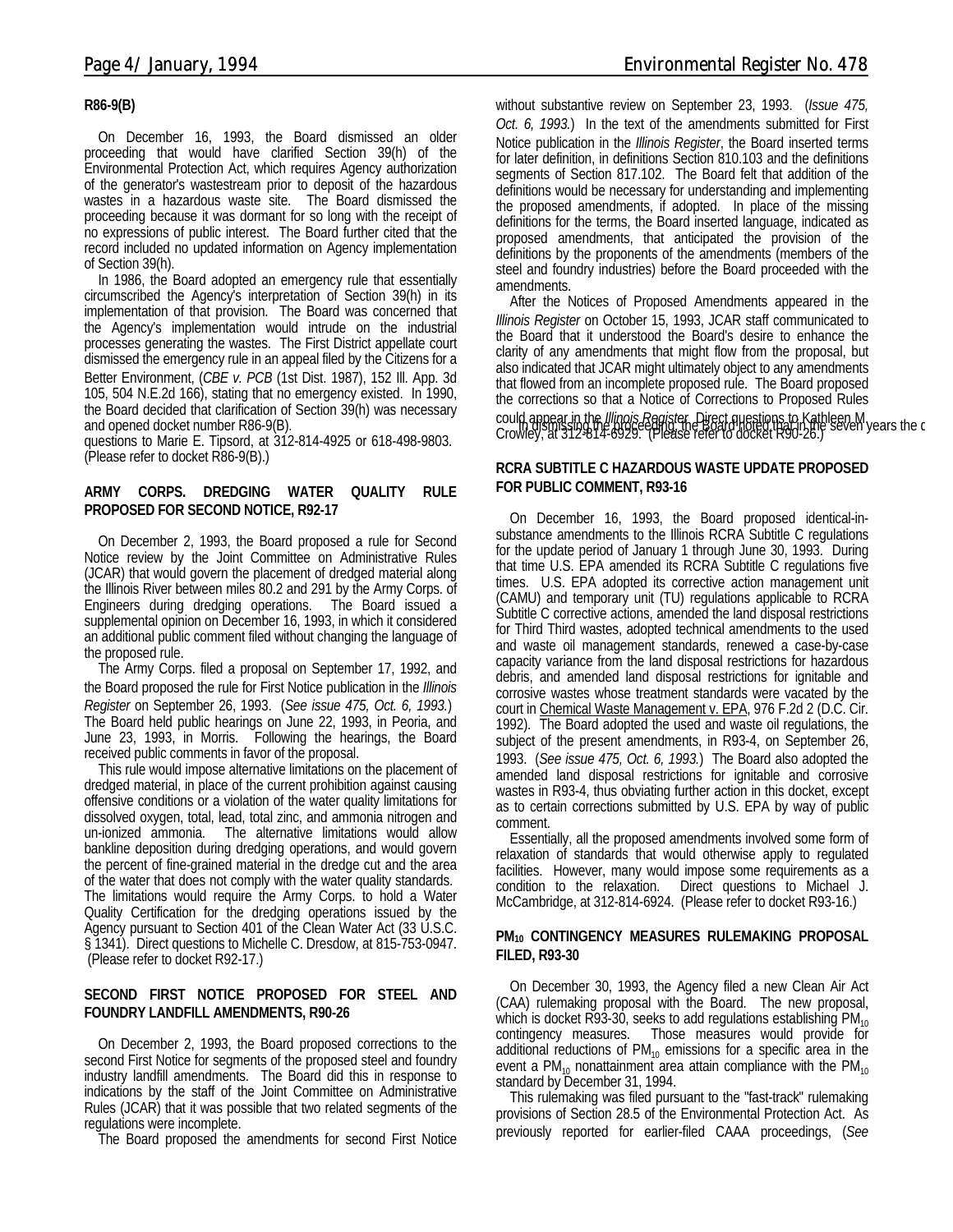*Environmental Register* issues 461 (Dec. 2, 1992), 462 (Dec. 16, 1992), 465 (Feb. 24, 1993), 467 (Mar. 24, 1993), and 468 (Apr. 7, 1993)), Section 28.5 requires the Board to proceed within set timeframes toward the adoption of the proposed amendments. The Board lacks any discretion under the statute to adjust these timeframes under any circumstances.

The statute requires the Board to schedule three hearing dates in this matter, each for a prescribed purpose. The first day of hearing is reserved for presentation by the Agency and questions of Agency witnesses. The second scheduled day of hearing, if it occurs, is reserved for presentation by affected entities and all other interested persons. The third scheduled day of hearing, if it occurs, is reserved for any Agency response and responses of other parties. The hearings will be continued from day to day, as necessary, until all business is completed. However, the second and third hearing dates are subject to cancellation if the level of public interest and participation so warrant. The Board had not yet formally accepted the proposal and set hearings by the end of December. Direct questions to Elizabeth M. Harvey, at 312-814-6921. (Please refer to docket R93-30.)

### *APPELLATE UPDATE*

### **FIRST DISTRICT REVERSES BOARD: THE LAW IN EFFECT AT THE TIME OF UNDERTAKING REMEDY APPLIES**

The First District appellate court reversed a Board denial of eligibility for reimbursement from the Underground Storage Tank Fund, in *Chemrex v. PCB* (1st Dist. Dec. 28, 1993), No. 1-93-804. In *Chemrex v. IEPA* (Feb. 4, 1993), PCB 92-123, the Board had affirmed an Agency denial of eligibility for reimbursement for the costs it incurred in undertaking corrective action related to releases from multiple underground tanks.

The tank owner discovered releases from multiple registered tanks in early 1991. The owner promptly reported the releases, complied with all pertinent statutory and other requirements, and undertook corrective action. Later in 1991, the General Assembly amended the reimbursement provisions so that the tanks were no longer eligible for reimbursement based on their prior contents. The Agency denied reimbursement based on the statutory

change. The owner appealed to the Board, stating that the law in effect at the time it notified the Agency of the release should have applied to determine eligibility. The Board agreed with the Agency's interpretation and affirmed the Agency denial.

The owner appealed to the First District, arguing that the application of the later statutory amendments amounted to a retroactive application of the law that deprived it of a vested right. The Board and the Agency countered that rather than retroactive application of the law, the denial applied the law in effect at the time of the reimbursement request. The appellate court agreed with the tank owner. The court stated that where "a law affects vested rights, our public policy against retroactive application must be invoked." It further observed that a general rule of statutory construction requires prospective application of Illinois statutes. The court stated that since the tank owner had "performed every task required by statute and rules", so the Agency should have allowed reimbursement without regard to the intervening statutory changes. The court observed, based on the statutory language, that an Agency grant of reimbursement is a discretionary act. It concluded as follows:

[W]e conclude that [the Board and Agency] abused their discretion in applying the September 1991 amendment retroactively. ChemRex's assertion, that it had a right to reimbursement because it satisfied the eligibility criteria prior to its application and after the casualties occurred, must be sustained.

### *FOR YOUR INFORMATION*

**RESTRICTED STATUS AND CRITICAL REVIEW LISTS FOR PUBLIC WATER SUPPLIES IN THIS ISSUE**

The Illinois Environmental Protection Agency, Division of Public Water Supplies, is publishing copies of the Division's Restricted Status and Critical Review lists at the end of this issue of the Environmental Register. These lists reflect the status as of January 1, 1994.

### *FINAL ACTIONS - December 2, 1993 BOARD MEETING*

92-25 Land and Lakes Company, JMC Operations, Incorporated, and NBD Trust Company of Illinois as Trustee Under Trust No. 2624EG v. Village of Romeoville, Respondent; County of Will, and The People of the State of Illinois, Intervenors - In this pollution control facility local siting appeal, remanded to the Board by the Third District appellate court on appeal, the Board remanded it to the Village of Romeoville for a new hearing on the petitioners' application for expansion of this

Will County landfill.

- 92-215 Douglas Locke and Nancy Locke v. Biltmore County Club - The Board granted voluntary dismissal of this citizen's noise enforcement complaint against a Lake County facility.
- 93-66 Illico Independent Oil Company v. EPA The Board granted voluntary dismissal of this underground storage tank reimbursement appeal involving a Marion County facility.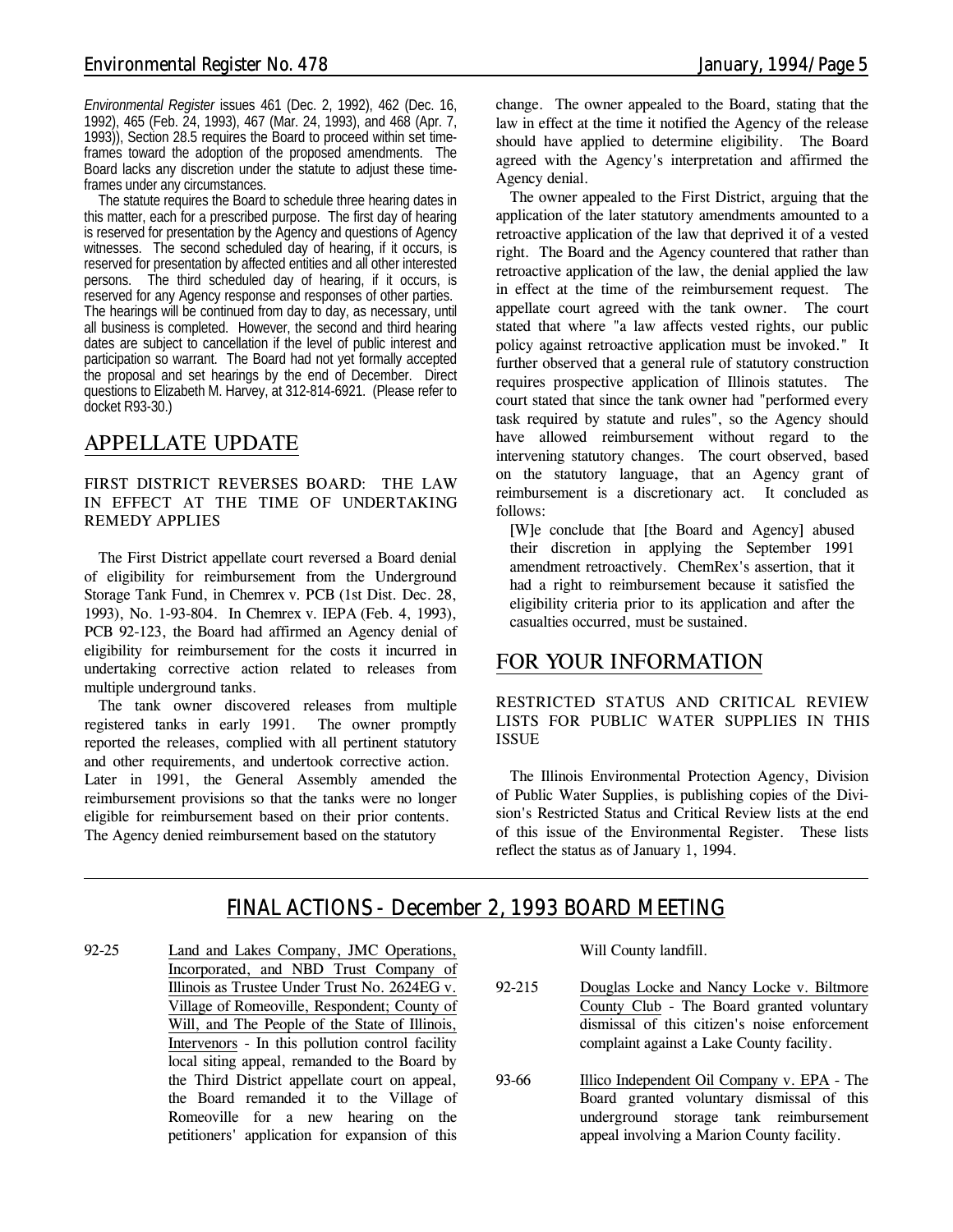- 93-92 People of the State of Illinois v. Elkay Manufacturing Company - The Board accepted a stipulation and settlement agreement in this land enforcement action against a Cook County facility, ordered the respondent to pay a civil penalty of \$7,000.00, and ordered the respondent to cease and desist from further violation.
- 93-132 Marsco Mfg. Co. v. EPA The Board granted voluntary dismissal of this air permit appeal involving a Cook County facility.
- 93-166 Mobil Oil Corporation v. EPA The Board granted voluntary dismissal of this petition for an air variance involving Cook, DuPage, Lake, Kendall, and Will County facilities.
- 93-177 SuperAmerica Group, Inc. v. EPA The Board granted voluntarily dismissal of this underground storage tank reimbursement appeal involving a Knox County facility.
- 93-182 People of the State of Illinois v. Hybrid Service Company - The Board accepted a stipulation and settlement agreement in this air enforcement action against a LaSalle County facility, ordered the respondent to pay a civil penalty of \$1,000.00, and ordered the respondent to cease and desist from further violation.
- 93-184 People of the State of Illinois v. American National Can Company - The Board accepted a stipulation and settlement agreement in this air enforcement action against a Cook County facility, ordered the respondent to pay a civil penalty of \$25,000.00, and ordered the respondent to cease and desist from further violation.
- 93-185 People of the State of Illinois v. Ownes-Brockway Glass Container, Inc. - The Board accepted a stipulation and settlement agreement in this air enforcement action against a Cook County facility, ordered the respondent to pay a civil penalty of \$10,000.00, and ordered the respondent to cease and desist from further violation.
- 93-187 People of the State of Illinois v. Solar Corporation - The Board accepted a stipulation and settlement agreement in this air enforcement action against a Lake County facility, ordered the respondent to pay a civil penalty of \$7,000.00, and ordered the

respondent to cease and desist from further violation.

- 93-188 People of the State of Illinois v. The Segerdahl Corporation - The Board accepted a stipulation and settlement agreement in this air enforcement action against a Cook County facility, ordered the respondent to pay a civil penalty of \$3,000.00, and ordered the respondent to cease and desist from further violation.
- 93-189 People of the State of Illinois v. Graftek Press, Inc. - The Board accepted a stipulation and settlement agreement in this air enforcement action against a McHenry County facility, ordered the respondent to pay a civil penalty of \$10,000.00, and ordered the respondent to cease and desist from further violation.
- 93-235 Texor Petroleum Company v. EPA Upon receipt of an Agency recommendation, the Board granted the petitioner a provisional variance that extends the Stage II vapor recovery requirements for 45 days for five of its Cook and DuPage County facilities.
- 93-236 Kean Oil company v. EPA Upon receipt of an Agency recommendation, the Board granted the petitioner a provisional variance that extends the Stage II vapor recovery requirements for 45 days for its Cook County facility.
- 93-237 Graham C-Stores Company v. EPA Upon receipt of an Agency recommendation, the Board granted the petitioner a provisional variance that extends the Stage II vapor recovery requirements for 45 days for five of its Cook and Lake County facilities.
- 93-238 Boncosky Oil Company v. EPA Upon receipt of an Agency recommendation, the Board granted the petitioner a provisional variance that extends the Stage II vapor recovery requirements for 45 days for five of its McHenry and Kane County facilities.
- 93-239 Paul and Bill's Service Center, Inc. v. EPA Upon receipt of an Agency recommendation, the Board granted the petitioner a provisional variance that extends the Stage II vapor recovery requirements for 45 days for its Kane County facility.
- 93-240 Scott's Unocal 76, Inc. v. EPA Upon receipt of an Agency recommendation, the Board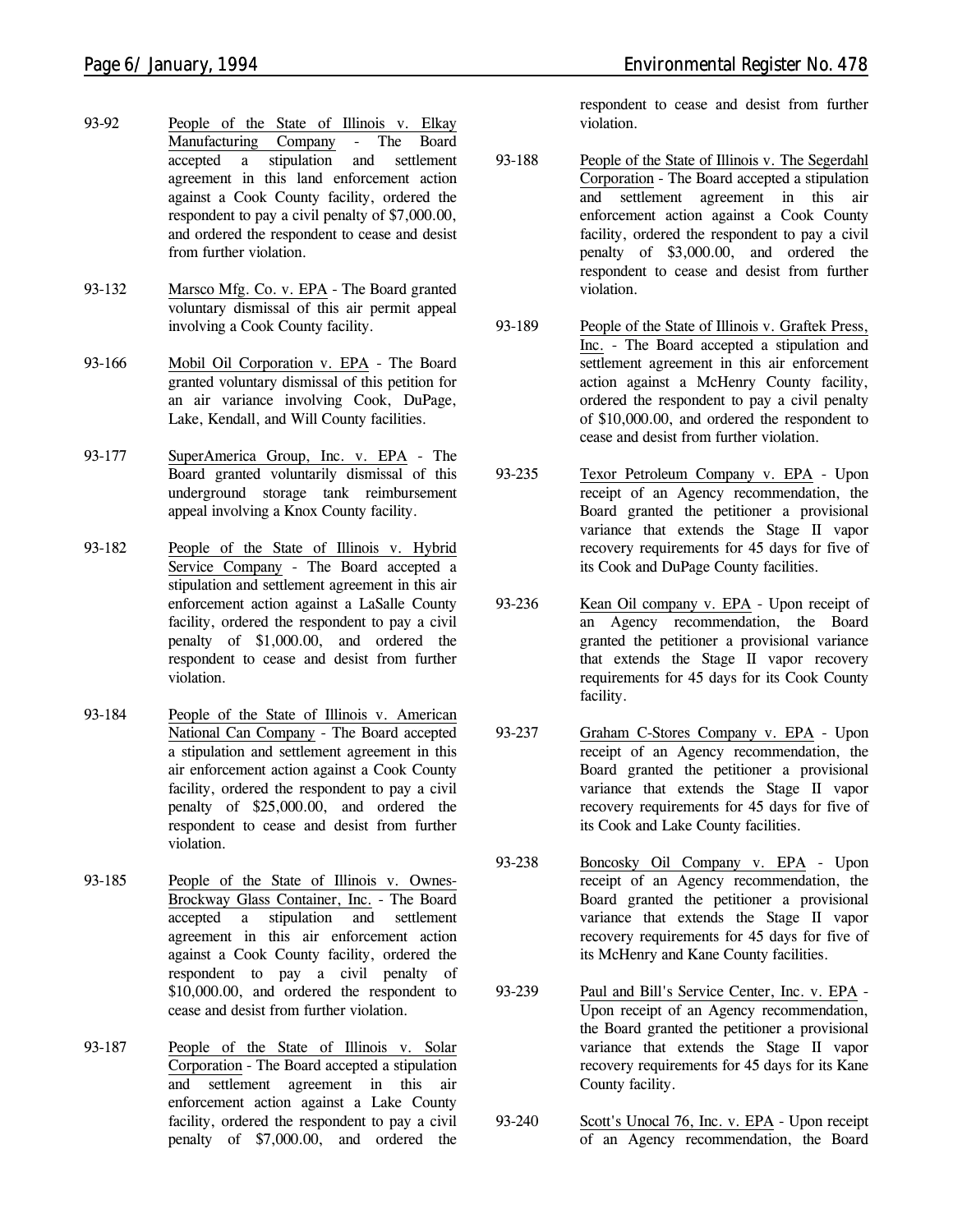granted the petitioner a provisional variance that extends the Stage II vapor recovery requirements for 45 days for its McHenry County facility.

- 93-241 Thornton Oil Cocmpany v. EPA Upon receipt of an Agency recommendation, the Board granted the petitioner a provisional variance that extends the Stage II vapor recovery requirements for 45 days for sixteen of its Cook, DuPage, Will, Kane, and Lake County facilities.
- 93-242 Go-Tane Service Stations, Inc. v. EPA Upon receipt of an Agency recommendation, the Board granted the petitioner a provisional variance that extends the Stage II vapor recovery requirements for 45 days for two of its DuPage and Kane County facilities.
- 93-243 Gas Mart (Posen Station) v. EPA Upon receipt of an Agency recommendation, the Board granted the petitioner a provisional variance that extends the Stage II vapor recovery requirements for 45 days for its Cook County facility.
- 93-244 Gas Mart (Riverdale Station) v. EPA Upon receipt of an Agency recommendation, the Board granted the petitioner a provisional variance that extends the Stage II vapor recovery requirements for 45 days its Cook County facility.
- 93-245 Chicago Extruded Metals Company v. EPA Upon receipt of an Agency recommendation, the Board granted the petitioner a 6-day provisional variance from the ninety-day

limitation on accumulation of hazardous wastes at its Cook County facility.

- AC 92-50 Logan County Health Department v. Lincoln/Logan Landfill - Having previsously found the Logan County respondent in violation of the Act, the Board ordered the respondent to pay hearing costs in the amount of \$1,431.88 within 30 days of the date of this order.
- AC 93-50 Sangamon County v. Peter Rapacz The Board granted voluntary withdrawal of the administrative citation filed against the Sangamon County respondent, vacating its default order entered November 18, 1993.
- AC 93-51 Sangamon County v. Peter Rapacz The Board granted voluntary withdrawal of the administrative citation filed against the Sangamon County respondent, vacating its default order entered November 18, 1993.
- AC 93-53 Sangamon County v. Johnco Construction Company and Pontious Brothers Excavating - The Board entered a default order finding violations of Act at the Sangamon County facility and ordered the respondents to pay a civil penalty of \$1,000.00 within 30 days.
- AC 93-56 IEPA v. Knox County Landfill Committee The Board entered a default order finding violations of the Act at the Knox County facility and ordered the respondent to pay a civil penalty of \$1,000.00 within 30 days.
- R93-11 In the Matter of: Smaller Source Permit Rules: Amendments to 35 Ill. Adm. Code Parts 201 and 211 - *See Rulemaking Update.*

### *NEW CASES - December 2, 1993 BOARD MEETING*

- 93-179 IBP, inc. (Joslin Facility) v. EPA The Board accepted an amended petition for appeal of an NPDES permit involving a Henry County facility for hearing.
- 93-196 TRW, Inc. v. EPA The Board accepted an amended petition for variance from certain of the air pollution control regulations involving a Cook County facility for hearing.
- 93-204 Mark and Jeanne Doruff, William and Marla Bolen, Ralph and Karen Nuzzo, Gary and Valerie Braun, Roman and Geri Maluk, Jagvir

and Vicki Singh, Arthur and Nellie Reyes, and Dan Rodiguez v. Bloomingdale Elementary School Distict 13 and FGM, Inc. - The Board denied the motions to dismiss the complaint as frivolous and duplicitous and accepted this citizens' noise enforcement action against a DuPage County facility for hearing.

93-228 Safety-Kleen Corporlation (Elgin Service Center) v. EPA - The Board accepted this land permit appeal involving a Cook County facility for hearing.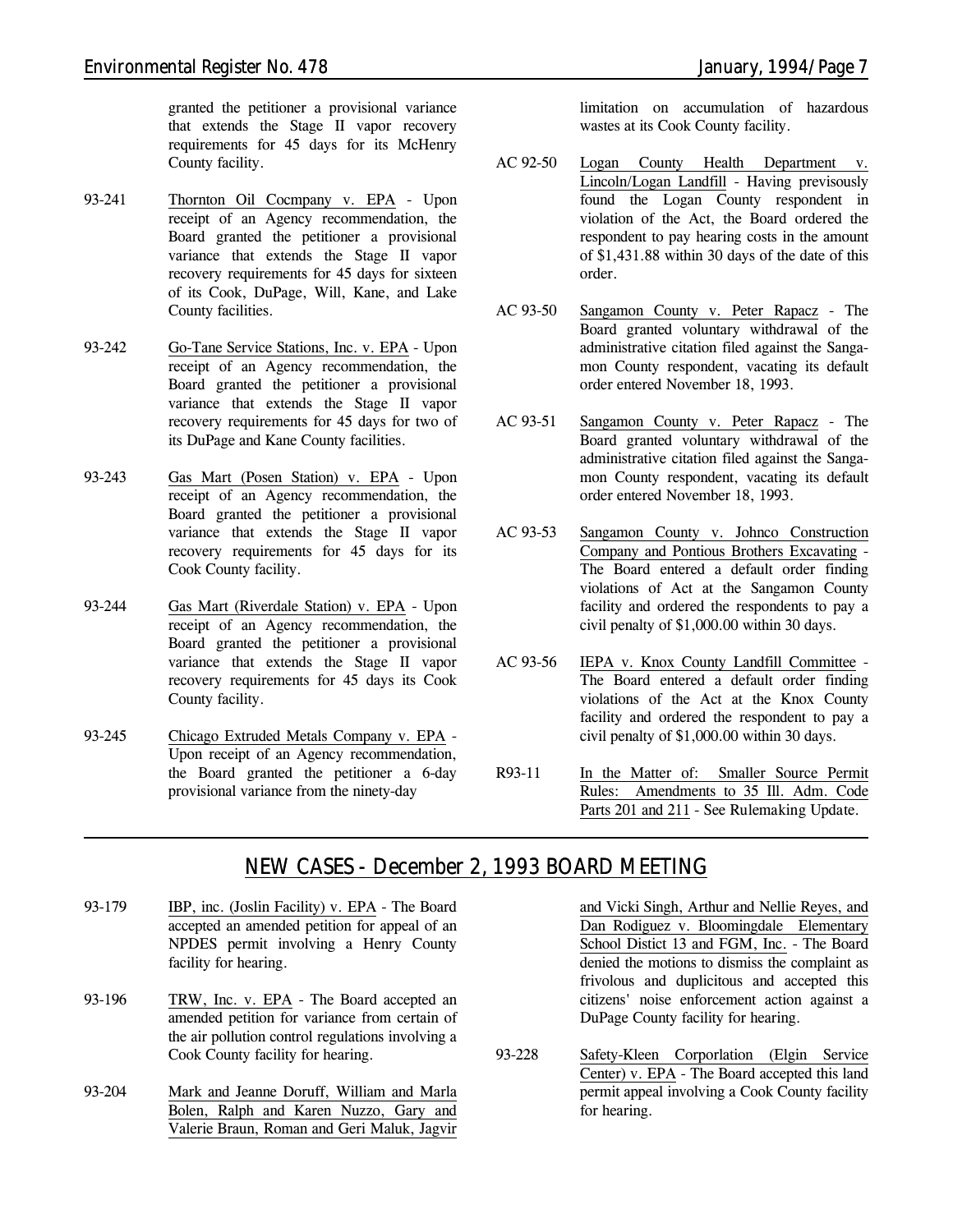- 93-229 People of the State of Illinois v. Hydraulic Research Co., d/b/a Accurate Brake and Clutch Exchange - Upon receipt of proposed stipulation and settlement agreement and an agreed motion to request relief from hearing the requirement in this air enforcement action against a Cook County facility, the Board ordered publication of the required newspaper notice.
- 93-230 The Village of Hodgkins v. EPA The Board requested an amended petition in this underground storage tank reimbursement appeal involving a Cook County facility.
- 93-231 People of the State of Illinois v. Prestwick Utilities Company - Upon receipt of proposed stipulation and settlement agreement and an agreed motion to request relief from hearing the requirement in this water enforcement action against a Will County facility, the Board ordered publication of the required newspaper notice.
- 93-232 David Geuther and Fehr-Graham & Associates (Dave's Standard Service) v. EPA - The Board requested an amended petition in this underground storage tank reimbursement appeal involving a LaSalle County facility.
- 93-233 Enviropur Waste Refining and Technology, Inc. v. EPA - The Board accepted this land permit appeal involving a Cook County facility for hearing.
- 93-234 K & H Disposal v. EPA The Board accepted this land permit appeal involving an Iroquois County facility for hearing.
- 93-235 Texor Petroleum Company v. EPA *See Final Actions.*
- *Page 8/ January, 1994 Environmental Register No. 478*
	- 93-236 Kean Oil company v. EPA *See Final Actions.*
	- 93-237 Graham C-Stores Company v. EPA *See Final Actions.*
	- 93-238 Boncosky Oil Company v. EPA *See Final Actions.*
	- 93-239 Paul Land Bill's Service Center, Inc. v. EPA *See Final Actions.*
	- 93-240 Scott's Unocal 76, Inc. v. EPA *See Final Actions.*
	- 93-241 Thornton Oil Company v. EPA *See Final Actions.*
	- 93-242 Go-Tane Service Stations, Inc. v. EPA *See Final Actions.*
	- 93-243 Gas Mart (Posen Station) v. EPA *See Final Actions.*
	- 93-244 Gas Mart (Riverdale Station) v. EPA *See Final Actions.*
	- 93-245 Chicago Extruded Metals Company v. EPA *See Final Actions.*
	- 93-246 City of Elgin v. EPA The Board requested an amended petition in this underground storage tank reimbursement appeal involving a facility in Cook and Kane Counties.
	- AS 93-8 In the Matter of: Petition of Akzo Chemicals, Inc. for an Adjusted Standard from 35 Ill. Adm. Code 304.105 and 302.208 - The Board accepted an amended petition for an adjusted standard from certain of the water pollution control regulations for this Grundy County facility.

### *FINAL ACTIONS - December 16, 1993 BOARD MEETING*

- 92-74 Kenneth F. Metivier and Cynthia Metivier v. Douglas Kenyon, d/b/a Douglas Kenyon, Inc. - The Board found that Respondent did not violate the nuisance noise prohibitions of the Act and Board regulations and dismissed the complaint.
- 92-191 People of the State of Illinois v. PPG Industries, Inc. with a business unit known as PPG/Mazer Chemicals - The Board accepted a stipulation and settlement agreement in this air enforcement action against a Lake County

facility, ordered the respondent to pay a civil penalty of \$37,500.00, and ordered the respondent to cease and desist from further violation. J. Theodore Meyer concurred.

- 93-12 H & H Towing-Phillips 66 v. EPA The Board granted voluntary dismissal of this underground storage tank reimbursement appeal involving a Lake County facility.
- 93-18 City of Roodhouse v. EPA The Board granted voluntary dismissal of this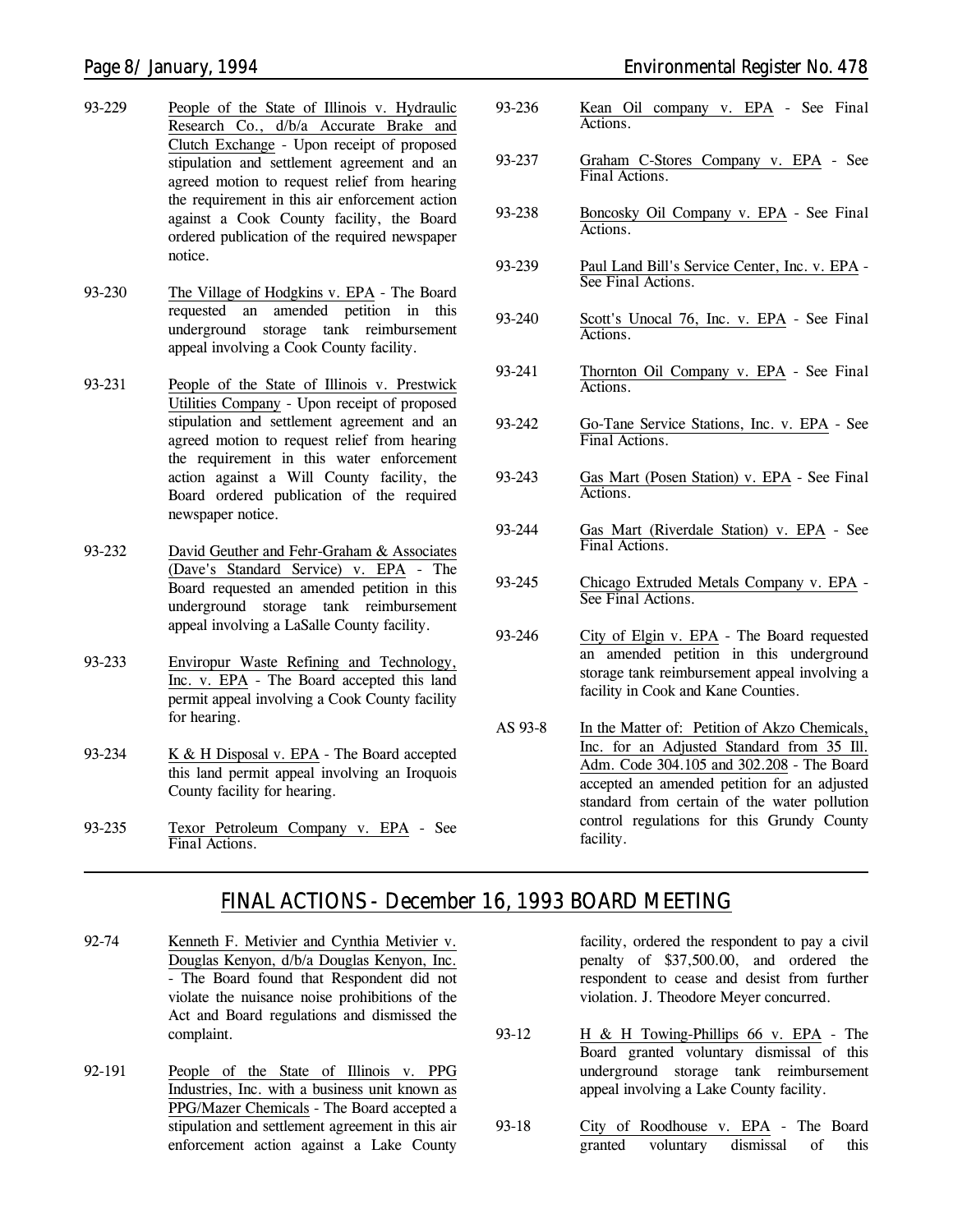underground storage tank reimbursement appeal involving a Greene County facility. Consolidated with PCB 93-19.

- 93-19 City of Roodhouse v. EPA The Board granted voluntary dismissal of this underground storage tank reimbursement appeal involving a Greene County facility. Consolidated with PCB 93-18.
- 93-57 People of the State of Illinois v. Illinois Ayers Oil Company - The Board accepted a stipulation and settlement agreement in this underground storage tank enforcement action against a Hancock County facility, ordered the respondent to pay a civil penalty of \$4,800.00, and ordered the respondent to cease and desist from further violation.
- 93-135 City of Springfield v. EPA The Board granted this Sangamon County facility a fiveyear variance with conditions from certain of the water pollution control regulations relating to dissolved oxygen in the Sangamon River.
- 93-159 Perma-Treat of Illinois, Inc. v. EPA The Board reversed certain Agency-imposed conditions in this RCRA permit appeal involving a Williamson County facility. C. A. Manning and M. McFawn dissented; J. Theodore Meyer concurred.
- 93-171 Leo G. Fore v. Midstate Kart Club The Board dismissed this citizen's noise complaint against a Sangamon County facility, concluding that the respondent was an organized amateur or professional sporting activity, as defined and exempted by the Act.
- 93-178 General Chemical Corporation v. EPA The Board granted this St. Clair County facility a 45-day extension of a previous variance with conditions from certain of the air pollution control regulations relating to particle emissions.
- 93-190 Municipal Solid Waste Landfills v. EPA The Board granted dismissal of this statewide land variance petition as moot.
- 93-197 Uno-Ven Company v. EPA The Board dismissed this petition for a variance from certain of the water pollution control regulations for a Will County facility, since the adoption of a new site-specific rule rendered the petition moot.
- 93-207 Naval Training Center Great Lakes, United States Department of the Navy v. EPA - The Board granted voluntary dismissal of this air variance petition involving a Lake County facility.
- 93-214 People of the State of Illinois v. Handy & Harman - The Board accepted a stipulation and settlement agreement in this land enforcement action against a Cook County facility, ordered the respondent to pay a civil penalty of \$25,00.00, and ordered the respondent to cease and desist from further violation. J. Theodore Meyer concurred.
- 93-216 People of the State of Illinois v. Aluminum Coil Anodizing Corporation - The Board accepted a stipulation and settlement agreement in this air enforcement action against a Cook County facility, ordered the respondent to pay a civil penalty of \$17,500.00, and ordered the respondent to cease and desist from further violation. J. Theodore Meyer concurred.
- 93-226 Dimitri's Auto Service v. EPA The Board granted voluntary dismissal of this underground storage tank reimbursement appeal involving a Cook County facility.
- 93-229 People of the State of Illinois v. Hydraulic Research Co., d/b/a Accurate Brake and Clutch Exchange - The Board accepted a stipulation and settlement agreement in this air enforcement action against a Cook County facility, ordered the respondent to pay a civil penalty of \$9,000.00, and ordered the respondent to cease and desist from further violation. J. Theodore Meyer concurred.
- 93-231 People of the State of Illinois v. Prestwick Utilities Company - The Board accepted a stipulation and settlement agreement in this water enforcement action against a Will County facility, ordered the respondent to pay a civil penalty of \$14,000.00, and ordered the respondent to cease and desist from further violation. J. Theodore Meyer concurred.
- 93-251 The Hertz Corporation v. EPA Upon receipt of an Agency recommendation, the Board granted the Cook County petitioner a 45-day extension of its previous provisional variance that extended the Stage II vapor recovery requirements.
- 93-252 Phillips 66 Company v. EPA Upon receipt of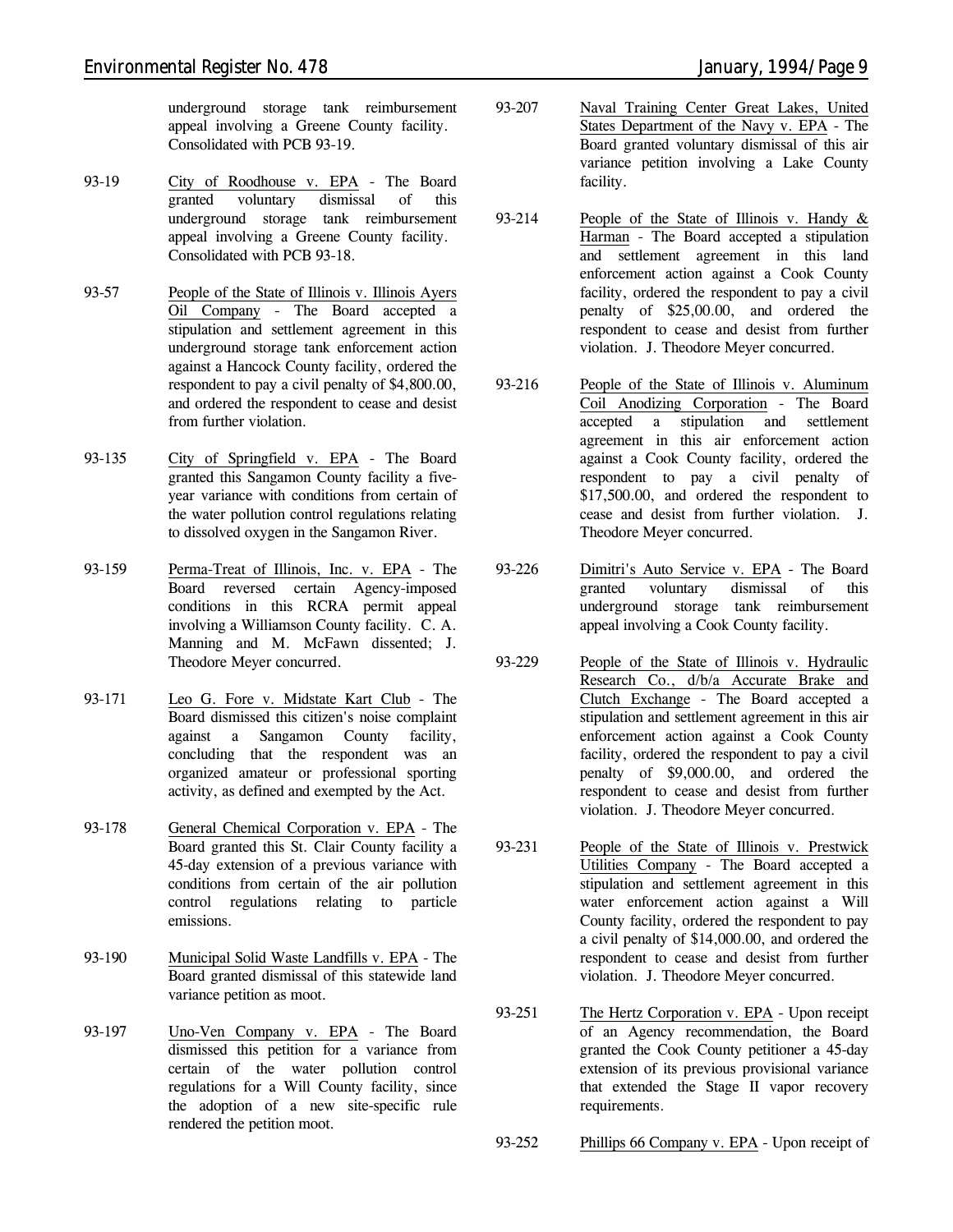an Agency recommendation, the Board granted the petitioner a provisional variance that extends the Stage II vapor recovery requirements for 45 days for twenty-three of its Cook, DuPage, Kane, Will and Kendall, Lake and McHenry County facilities.

- 93-253 Graham Oil Company v. EPA Upon receipt of an Agency recommendation, the Board granted the petitioner a provisional variance that extends the Stage II vapor recovery requirements for 45 days for four of its Cook and Lake County facilities.
- 93-254 T.M.L. Associates, Inc., d/b/a Amoco Food Shop - The Crossing - Upon receipt of an Agency recommendation, the Board granted

the Kane County petitioner a provisional variance that extends the Stage II vapor recovery requirements for 45 days.

- AC 93-52 IEPA v. Craig Linton The Board entered a default order finding a violation of the Act at a LaSalle County facility and ordered the respondent to pay a civil penalty of \$500.00 within 30 days.
- R86-9(B) In the Matter of: Hazardous Waste Prohibitions - *See Rulemaking Update.*
- R93-8 In the Matter of: Petition of Uno-Ven to Amend Reguations Pertaining to Water Pollution - *See Rulemaking Update.*
- R93-10 In the Matter of: RCRA Subtitle D Amendments (Amendments to 35 Ill. Adm. Code Part 810, Part 811, and Part 814 - *See Rulemaking Update.*

### *NEW CASES - December 16, 1993 BOARD MEETING*

- 93-192 The Decatur Auto Auction, Inc. v. Macon County Farm Bureau, Inc., The Macon County Fair Association, and The Macon County Horsemen's Association - The Board accepted this citizen's air enforcement action against a Macon County facility for hearing.
- 93-215 Marvin Damron v. IEPA and Tomahawk Group, Inc. - The Board accepted an amended petition and set this third party NPDES permit appeal involving a Henry County facility for hearing.
- 93-230 The Village of Hodgkins v. EPA The Board accepted an amended petition and set this underground storage tank reimbursement appeal involving a Cook County facility for hearing.
- 93-246 City of Elgin v. EPA The Board requested a second amended petition in this underground storage tank reimbursement appeal involving a facility located in Cook and Kane Counties.
- 93-247 Valerie Johnson, Michael Brenston, Cheryl Johnson v. Emergency Preparedness & Disaster Services, Chicago Fire Department, City of Chicago - The Board held this citizens' Emergency Planning and Community Right-To-Know Act (EPCRA) enforcement action against a Cook County facility for a frivolous and duplicitous determination.
- 93-248 People of the State of Illinois v. John Prior and Industrial Salvage, Inc. - The Board accepted this land enforcement action against a Marion County facility for hearing.
- 93-249 Glenbard Wastewater Authority v. EPA The Board accepted this NPDES permit appeal involving a DuPage County facility for hearing.
- 93-250 People of the State of Illinois v. Clark Oil & Refining Corporation (Wood River Refinery) The Board accepted this air enforcement action against a Madison County facility for hearing.
- 93-251 The Hertz Corporation v. EPA *See Final Actions.*
- 93-252 Phillips 66 Company v. EPA *See Final Actions.*
- 93-253 Graham Oil Company v. EPA *See Final Actions.*
- 93-254 T.M.L. Associates, Inc., d/b/a Amoco Food Shop - The Crossing - *See Final Actions.*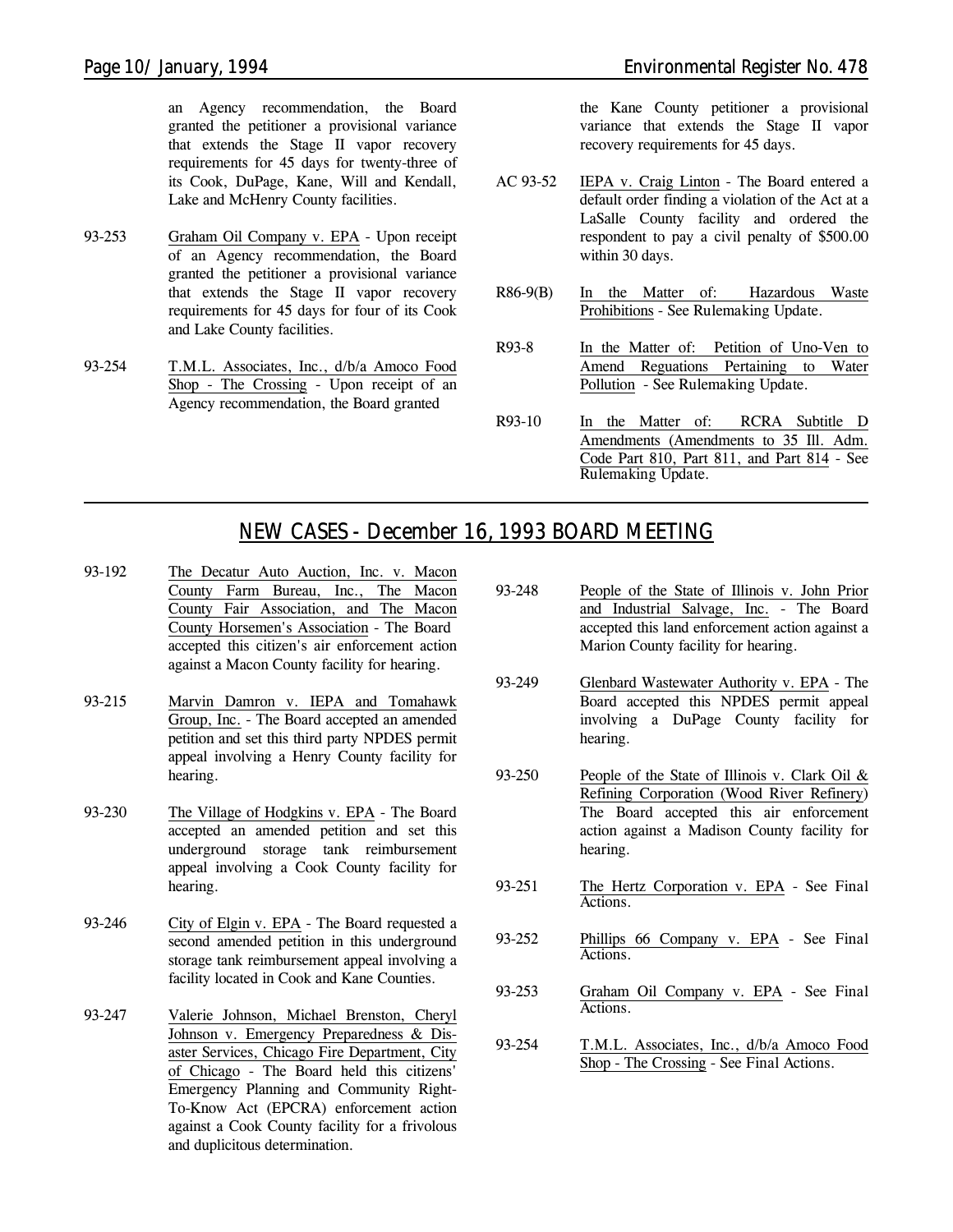### *CALENDAR OF HEARINGS*

All hearings held by the Board are open to the public. All Pollution Control Board Meetings (highlighted) are open to the public but public participation is generally not allowed. Times and locations are subject to cancellation and rescheduling without notice. Confirmation of hearing dates and times is available from the Clerk of the Board at 312- 814-6931.

| January 6<br>10:30 a.m.   |                             | Pollution Control Board Meeting, James R. Thompson Center, 100 W. Randolph<br>St., Conference Room 9-040, Chicago.                                                                                                                                            |
|---------------------------|-----------------------------|---------------------------------------------------------------------------------------------------------------------------------------------------------------------------------------------------------------------------------------------------------------|
| January 11                | PCB 93-183                  | Edgewater Beach Apartments Corp. v. EPA - James R. Thompson Center, Suite 11-                                                                                                                                                                                 |
| 10:00 a.m.                | <b>UST-FRD</b>              | 500, 100 West Randolph Street, Chicago.                                                                                                                                                                                                                       |
| January 19                | PCB 93-55                   | Clarendon Hills/Bridal Center (Learsi & Co., Inc.) v. EPA - Clarendon Hills Village                                                                                                                                                                           |
| 10:00 a.m.                | UST-FRD                     | Hall, Board Room, 1 North Prospect Avenue, Clarendon Hills.                                                                                                                                                                                                   |
| January 19<br>9:30 a.m.   | PCB 93-161<br>N-E, Citizens | Joseph A. Schrantz, Charles Hullihan, and Elizabeth Stearns v. Village of Villa Park,<br>Villa Park Rotary Club, Villa Park Kiwanis Club, and Villa Park Masonic Lodge -<br>DuPage County Courthouse, Courtroom 2001, 505 North County Farm Road,<br>Wheaton. |
| January 20<br>$9:30$ a.m. | PCB 93-161<br>N-E, Citizens | Joseph A. Schrantz, Charles Hullihan, and Elizabeth Stearns v. Village of Villa Park,<br>Villa Park Rotary Club, Villa Park Kiwanis Club, and Villa Park Masonic Lodge -<br>DuPage County Courthouse, Courtroom 2001, 505 North County Farm Road,<br>Wheaton. |
| January 24                | <b>PCB 93-87</b>            | People of the State of Illinois v. South Holland Metal Finishing Co., Inc. - James R.                                                                                                                                                                         |
| 9:00 a.m.                 | $A-E$                       | Thompson Center, Suite 11-500, 100 West Randolph Street, Chicago.                                                                                                                                                                                             |
| January 25                | PCB 93-233                  | Enviropur Waste Refining and Technology, Inc. v. EPA - James R. Thompson Center,                                                                                                                                                                              |
| 9:00 a.m.                 | P-A, Land                   | Suite 11-500, 100 West Randolph Street, Chicago.                                                                                                                                                                                                              |
| January 27<br>10:00 a.m.  | R93-26<br>R, Air            | In the Matter of: Amendments to New Source Review Rules, 35 Ill. Adm. Code 203 -<br>Pollution Control Board Conference Room, 600 S. Second Street, Suite 402,<br>Springfield.                                                                                 |
| February 1                | PCB 93-121                  | Gunite Corporation v. EPA - State of Illinois Building, Third Floor, Large Conference                                                                                                                                                                         |
| 9:30 a.m.                 | P-A, Land                   | Room, 200 South Wyman, Rockford.                                                                                                                                                                                                                              |
| February 1                | PCB 93-249                  | Glenbard Wastewater Authority v. EPA - DuPage County Courthouse, Courtroom                                                                                                                                                                                    |
| $9:30$ a.m.               | P-A, NPDES                  | 2001, 505 North County Farm Road, Wheaton.                                                                                                                                                                                                                    |
| February 2<br>9:00 a.m.   | AC 93-42<br>AC              | (Springfield)<br>Sangamon<br>County<br>Norman<br>Clark<br>Brenda Bertrand<br>V.<br>and<br>Township/Clark) SCDPH-93-AC-9 - Illinois Pollution Control Board, 600 South<br>Second Street, Springfield.                                                          |
| February 8<br>10:00 a.m.  | PCB 92-178<br>N-E, Citizens | John Zarlenga and Jean Zarlenga v. Bloomingdale Partners, an Illinois Limited<br>Partnership, Howard Edison, Bruce McClaren and Gary Lakin - Wood Dale Public<br>Library, 520 North Wood Dale Road, Wood Dale.                                                |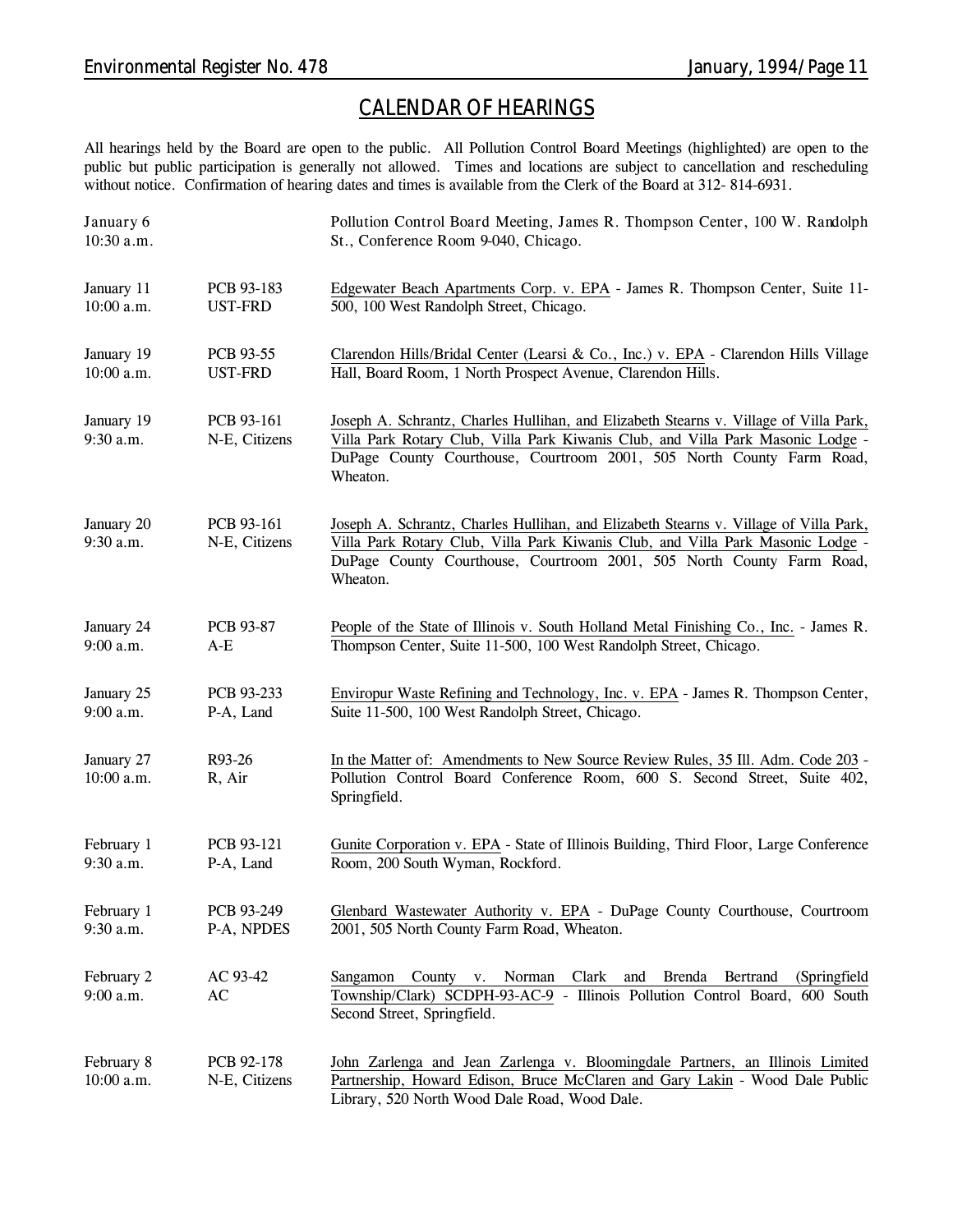| February 8<br>$9:00$ a.m.   | PCB 93-215<br>P-A, NPDES,<br><b>Third Party</b>           | Marvin Damron v. EPA and Tomahawk Group, Inc. - Union Federal Savings and<br>Loan Building, Community Room, 104 North Tremont, Kewanee.                                                                        |                                                                                                                                                                                                                |                                                                    |  |  |  |
|-----------------------------|-----------------------------------------------------------|----------------------------------------------------------------------------------------------------------------------------------------------------------------------------------------------------------------|----------------------------------------------------------------------------------------------------------------------------------------------------------------------------------------------------------------|--------------------------------------------------------------------|--|--|--|
| February 8<br>$10:00$ a.m.  | R93-27<br>R, Water                                        | Groundwater Protection: Amendments to Groundwater Quality<br>In the Matter of:<br>Standards (35 Ill. Adm. Code 620) - Capitol Building, Room 1228, Springfield.                                                |                                                                                                                                                                                                                |                                                                    |  |  |  |
| February 9<br>10:00 a.m.    | PCB 92-178<br>N-E, Citizens                               |                                                                                                                                                                                                                | John Zarlenga and Jean Zarlenga v. Bloomingdale Partners, an Illinois Limited<br>Partnership, Howard Edison, Bruce McClaren and Gary Lakin - Wood Dale Public<br>Library, 520 North Wood Dale Road, Wood Dale. |                                                                    |  |  |  |
| February 10<br>10:00 a.m.   | PCB 92-178<br>N-E, Citizens                               | John Zarlenga and Jean Zarlenga v. Bloomingdale Partners, an Illinois Limited<br>Partnership, Howard Edison, Bruce McClaren and Gary Lakin - Wood Dale Public<br>Library, 520 North Wood Dale Road, Wood Dale. |                                                                                                                                                                                                                |                                                                    |  |  |  |
| February 10<br>10:00 a.m.   | R93-27<br>R, Water                                        |                                                                                                                                                                                                                | In the Matter of: Groundwater Protection: Amendments to Groundwater Quality<br>Standards (35 Ill. Adm. Code 620) - James R. Thompson Center, Room 9-040, 100<br>West Randolph Street, Chicago.                 |                                                                    |  |  |  |
| February 16<br>10:00 a.m.   | PCB 91-11<br>P-A, RCRA                                    | Burlington Northern Railroad Company v. EPA - Knox County Courthouse, 200 South<br>Cherry Street, Galesburg.                                                                                                   |                                                                                                                                                                                                                |                                                                    |  |  |  |
| February 16<br>$10:00$ a.m. | PCB 93-230<br><b>UST-FRD</b>                              | The Village of Hodgkins v. EPA - James R. Thompson Center, Room 11-500, 100<br>West Randolph Street, Chicago.                                                                                                  |                                                                                                                                                                                                                |                                                                    |  |  |  |
| March 23<br>10:00 a.m.      | PCB 93-145<br>$A-E$                                       | People of the State of Illinois v. Monarch Asphalt Co. - James R. Thompson Center,<br>Room 11-500, 100 West Randolph Street, Chicago.                                                                          |                                                                                                                                                                                                                |                                                                    |  |  |  |
| March 24<br>10:00 a.m.      | PCB 93-145<br>$A-E$                                       | People of the State of Illinois v. Monarch Asphalt Co. - James R. Thompson Center,<br>Room 11-500, 100 West Randolph Street, Chicago.                                                                          |                                                                                                                                                                                                                |                                                                    |  |  |  |
| Calendar Code               |                                                           |                                                                                                                                                                                                                |                                                                                                                                                                                                                |                                                                    |  |  |  |
| $A-C$                       | <b>Administrative Citation</b>                            |                                                                                                                                                                                                                | $A-E$                                                                                                                                                                                                          | Air Enforcement                                                    |  |  |  |
| $A-S$                       | <b>Adjusted Standard</b>                                  |                                                                                                                                                                                                                | $A-V$                                                                                                                                                                                                          | Air Variance                                                       |  |  |  |
| CSO                         | <b>Combined Sewer</b>                                     |                                                                                                                                                                                                                | $L-E$                                                                                                                                                                                                          | Land Enforcement                                                   |  |  |  |
|                             | <b>Overflow Exception</b>                                 |                                                                                                                                                                                                                |                                                                                                                                                                                                                |                                                                    |  |  |  |
| $L-S-R$                     | Landfill Siting Review                                    |                                                                                                                                                                                                                | $L-V$                                                                                                                                                                                                          | Land Variance                                                      |  |  |  |
| $N-E$                       | Noise Enforcement                                         |                                                                                                                                                                                                                | $N-V$                                                                                                                                                                                                          | Noise Variance                                                     |  |  |  |
| $P-A$<br>PWS-V              | Permit Appeal                                             |                                                                                                                                                                                                                | <b>PWS-E</b><br>R                                                                                                                                                                                              | <b>Public Water Supply Enforcement</b>                             |  |  |  |
| S0 <sub>2</sub>             | Public Water Supply Variance<br>S02 Alternative Standards |                                                                                                                                                                                                                | SWH-E                                                                                                                                                                                                          | <b>Regulatory Proceeding</b><br>Special Waste Hauling Enforcement  |  |  |  |
| SWH-V                       | Special Waste Hauling Variance                            |                                                                                                                                                                                                                | T                                                                                                                                                                                                              | <b>Thermal Demonstration Rule</b><br>(35 ILL. ADM. CODE 302.211(F) |  |  |  |
| T-C                         | Tax Certifications                                        |                                                                                                                                                                                                                | $T-S$                                                                                                                                                                                                          | <b>Trade Secrets</b>                                               |  |  |  |
| $W-E$                       | Water Enforcement                                         |                                                                                                                                                                                                                | W-V                                                                                                                                                                                                            | Water Variance                                                     |  |  |  |
| <b>WWS</b>                  | Water-Well Setback Exception                              |                                                                                                                                                                                                                | UST-E                                                                                                                                                                                                          | <b>Underground Storage Tank Enforcement</b>                        |  |  |  |
| <b>UST-FRD</b>              | Underground Storage Tank Fund Reimbursement Determination |                                                                                                                                                                                                                |                                                                                                                                                                                                                |                                                                    |  |  |  |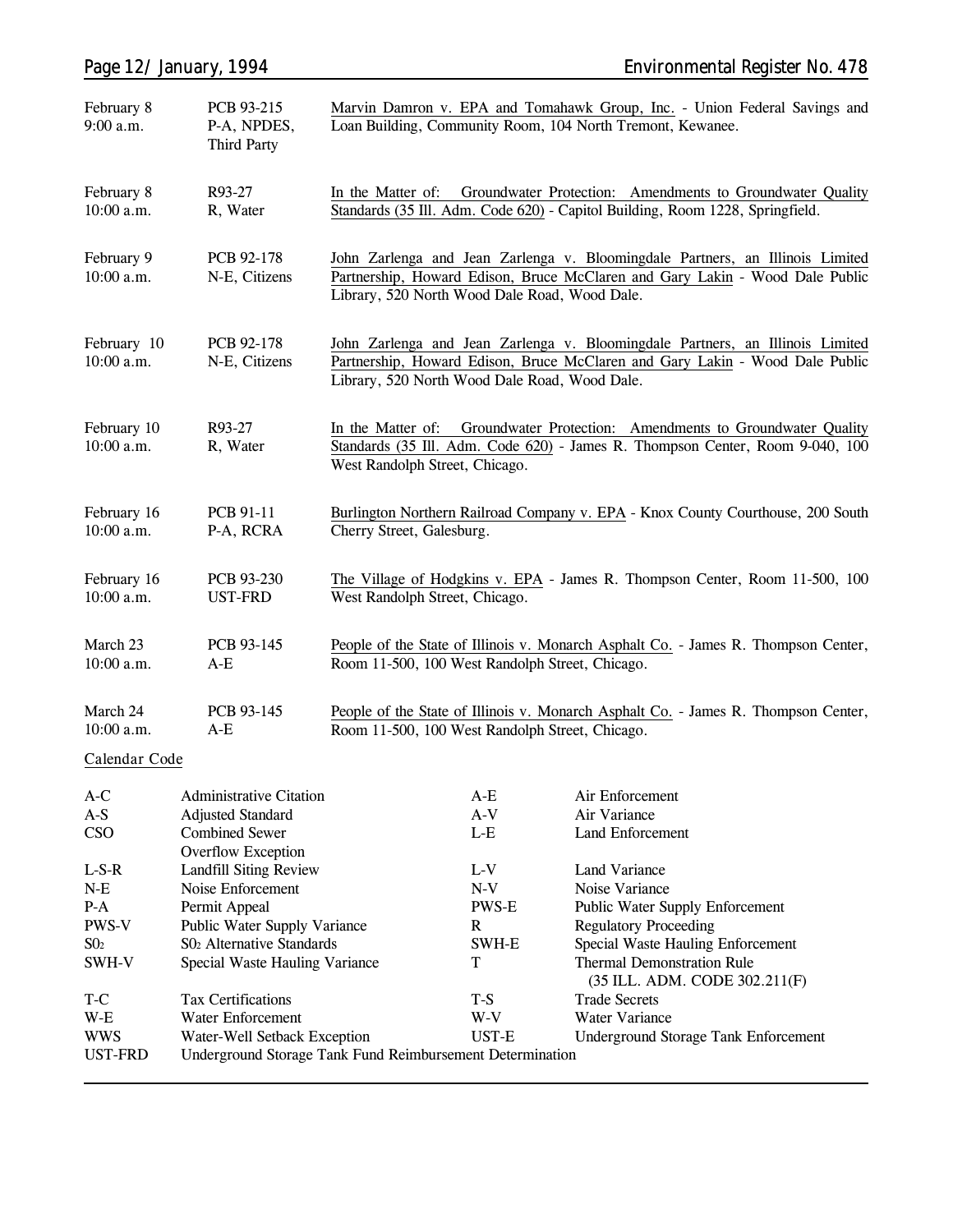POP. LISTING

#### Illinois Environmental Protection Agency

#### Division of Public Water Supplies

#### Restricted Status List -- Public Water Supplies

The Restricted Status List was developed to give additional notification to officials of public water supplies which are in violation of 35 Ill. Adm. Code, Subtitle F: Public Water Supplies, Chapter I or the Illinois Environmental Protection Act.

The Restricted Status List will include all Public Water Supplies for which the Agency has information indicating a violation of any of the following requirements: Finished water quality requirements of 35 Ill. Adm. Code, Part 604, Subparts B and C; maintenance of adequate pressure on all parts of the distribution system under all conditions of demand; meeting raw water quantity requirements of 35 Ill. Adm. Code 604.502; or maintenance of treatment facilities capable of providing water "assuredly adequate in quantity" as required by Section 18 of the Illinois Environmental Protection Act.

A public water supply on the Restricted Status List will not be issued permits for water main extensions, except for certain limited situations, or unless the supply has been granted a variance from the Illinois Pollution Control Board for the violation, or from permit issuance requirements of Section 39 of the Act.

This list is continually being revised as new information becomes available, and therefore, specific inquiries as to the status of any public water supply should be directed to the Division of Public Water Supplies for final determination. This list reflects the status as of January 1, 1994.

- Indicates public water supplies which have been added to the list since the previous publication. \*\* Indicates acti ons are being taken by officials to bring the public water supply into
- compliance.

RDS:sp/0046g/2

#### Illinois Environmental Protection Agency Division of Public Water Supplies Restricted Status List -- Public Water Supplies January, 1994

|            | RGN<br>NAME OF PUBLIC WATER SUPPLY/COUNTY/FACILITY NO. |                 | NATURE OF PROBLEM                                 | <b>SERVED</b> | <b>DATE</b>     |  |
|------------|--------------------------------------------------------|-----------------|---------------------------------------------------|---------------|-----------------|--|
|            | Alexander Co. - McClure-East Cape PWD (0035050)        | 7               | Inadequate Dist. System 1,225 12/13/85<br>Storage |               |                 |  |
| $^{\star}$ | Alma (Marion Co. - 1210050)                            | 7               | Atrazine                                          |               | 450 12/15/93    |  |
|            | Altamont (Effingham Co. - 0490050)                     | $\overline{4}$  | Trihalomethane                                    |               | 2,400 06/15/92  |  |
|            | Arenzville (Cass Co. - 0170050)                        | 5               | Nitrate                                           | 400           | 03/20/81        |  |
|            | Ashley (Washington Co. - 1890100)                      | 6               |                                                   |               | 825 06/15/92    |  |
| $\star$    | Auburn (Sangamon Co. - 1670050)                        | 5               |                                                   |               | 3,724 12/15/93  |  |
|            | Bellwood (Cook Co. - 0310150)                          | 2               | Trihalomethane<br>Atrazine<br>Padium              |               | 20,000 12/14/90 |  |
|            | Biggsville (Henderson Co. - 0710050)                   | 5               | Radium 2<br>Radium & Radiological                 |               | 400 03/17/86    |  |
|            | Bond Co. - Royal Lake Wtr Dstrct (0055100)             | 6               | Trihalomethane                                    | 228           | 06/15/92        |  |
|            | Bradford (Stark Co. - 1750050)                         | $\mathbf{1}$    | Radium                                            |               | 920 03/17/86    |  |
|            | Brownstown (Fayette Co. - 0510100)                     | 6               | Trihalomethane                                    |               | 820 06/15/92    |  |
|            | Buckingham (Kankakee Co. - 0910250)                    | 2               | Inadequate Pres. Tank                             |               | 330 03/17/89    |  |
|            | Buda (Bureau Co. - 0110100)                            | $\mathbf{1}$    | Radium                                            |               | 700 06/15/93    |  |
|            | Bureau Co. - Bailey Sbdv (0115100)                     | $\mathbf{1}$    | Inadequate Pres. Tank                             |               | 43 01/13/82     |  |
|            | Bush (Williamson Co. - 1990050)                        | 5               | Trihalomethane                                    |               | 403 06/15/93    |  |
|            | Byron (Ogle Co. - 1410100)                             | $\mathbf{1}$    | Radium                                            |               | 2,500 06/15/93  |  |
|            | Campus (Livingston Co. - 1050050)                      | $\overline{4}$  | Inadequate Pres. Tank                             |               | 230 03/20/81    |  |
| $***$      | Carroll Co. - Carroll Hts Utl Cmpny (0155200)          | $\mathbf{1}$    | Inadequate Pres. Tank                             |               | 80 03/20/81     |  |
|            | Carroll Co. - Century Pines Apts (0150020)             | $\mathbf{1}$    | Inadequate Pres. Tank                             |               | 50 12/14/90     |  |
|            | Cedar Point Wtr Cmpny (LaSalle Co. - 0995040)          | $\mathbf{1}$    | Radium                                            |               | 800 03/17/86    |  |
|            | Champaign Co. - D&R Apts (0190030)                     | $\overline{4}$  | Inadequate Pres Tank                              |               | 26 09/16/93     |  |
|            | Chandlerville (Cass Co. - 0170200)                     | 5               | Nitrate                                           |               | 7,800 03/17/86  |  |
|            | Coalton (Montgomery Co. - 1350100)                     | 5               | Low System Pressure                               |               | 325 03/20/81    |  |
|            | Coffeen (Montgomery Co. - 1350150)                     | 5               | Trihalomethane                                    |               | 800 03/17/92    |  |
|            | Concord (Morgan Co. - 1370100)                         | 5               | Nitrate                                           |               | 240 03/17/86    |  |
|            | Cook Co. - Mission Brook Sndst (0315920)               | 2               | Radium                                            | 3,200         | 03/14/91        |  |
|            | Cook Co. - Orland Hills Sbdv $(0317000)$               | 2               | Inadequate Pres. Tank                             |               | 154 08/31/81    |  |
|            | Cook Co. - Plum Creek Condos (0317080)                 | 2               | Radium                                            |               | 570 03/17/86    |  |
|            | Coulterville (Randolph Co. - 1570150)                  | 6               | Trihalomethane                                    | 1,100         | 06/15/92        |  |
|            | Creal Springs (Williamson Co. - 1990300)               | $7\phantom{.0}$ | Inadequate Treatment<br>Plant & Source            | 1,020         | 09/15/89        |  |
|            | Crystal Clear Wtr Cmpny (McHenry Co. - 1115150)        | 2               | Inadequate Pres. Tank                             | 900           | 09/16/88        |  |
|            | Dallas City ( Hancock Co. - 0674300)                   | 5               | Trihalomethane                                    | 1,500         | 06/15/92        |  |
|            | DeKalb Co. - Buck Lake Ests Sbdv (0375100)             | $\mathbf{1}$    | Inadequate Pres. Tank                             |               | 200 09/14/84    |  |
|            | DeKalb Co. - DeKalb Univ Dvl Corp (0375148)            | $\mathbf{1}$    | Inadequate Pres. Tank                             |               | 950 12/16/92    |  |
|            | DeWitt Co. - DeWitt Cnty Nursing Home (0395129)        | $\overline{4}$  | Inadequate Pres. Tank                             |               | 80 06/17/83     |  |
|            | Diamond (Grundy Co. $-0630250$ )                       | 2               | Radium & Radiological                             |               | 1,170 08/21/81  |  |
| $^{\star}$ | Divernon (Sangamon Co. - 1670450)                      | 5               | Atrazine                                          |               | 1,192 12/15/93  |  |
|            | Dover (Bureau Co. - 0110350)                           | $\mathbf{1}$    | Inadequate Pres. Tank                             |               | 200 05/25/81    |  |
|            | DuPage Co. - Belmont- Highwood PWD (0435180)           | 2               | Trichloroethylene                                 |               | 498 09/16/93    |  |
|            | DuPage Co. - Clarendon Wtr Cmpny (0435300)             | 2               | Inadequate Pres. Tank                             |               | 1,953 03/20/81  |  |
|            | DuPage Co. - Ctzns Lombard Heights Dvn (0435700)       | 2               | Inadequate Pres. Tank 980 12/17/82                |               |                 |  |
|            | DuPage Co. - Liberty Park Homeowners Assn (0435600)    | $\overline{a}$  | Inadequate Pres. Tank                             | 1,092         | 09/17/92        |  |
|            | DuPage Co. - Maple Hill Imprv Assn (0435800)           | $\overline{a}$  | Inadequate Pres. Tank                             | 234           | 08/31/81        |  |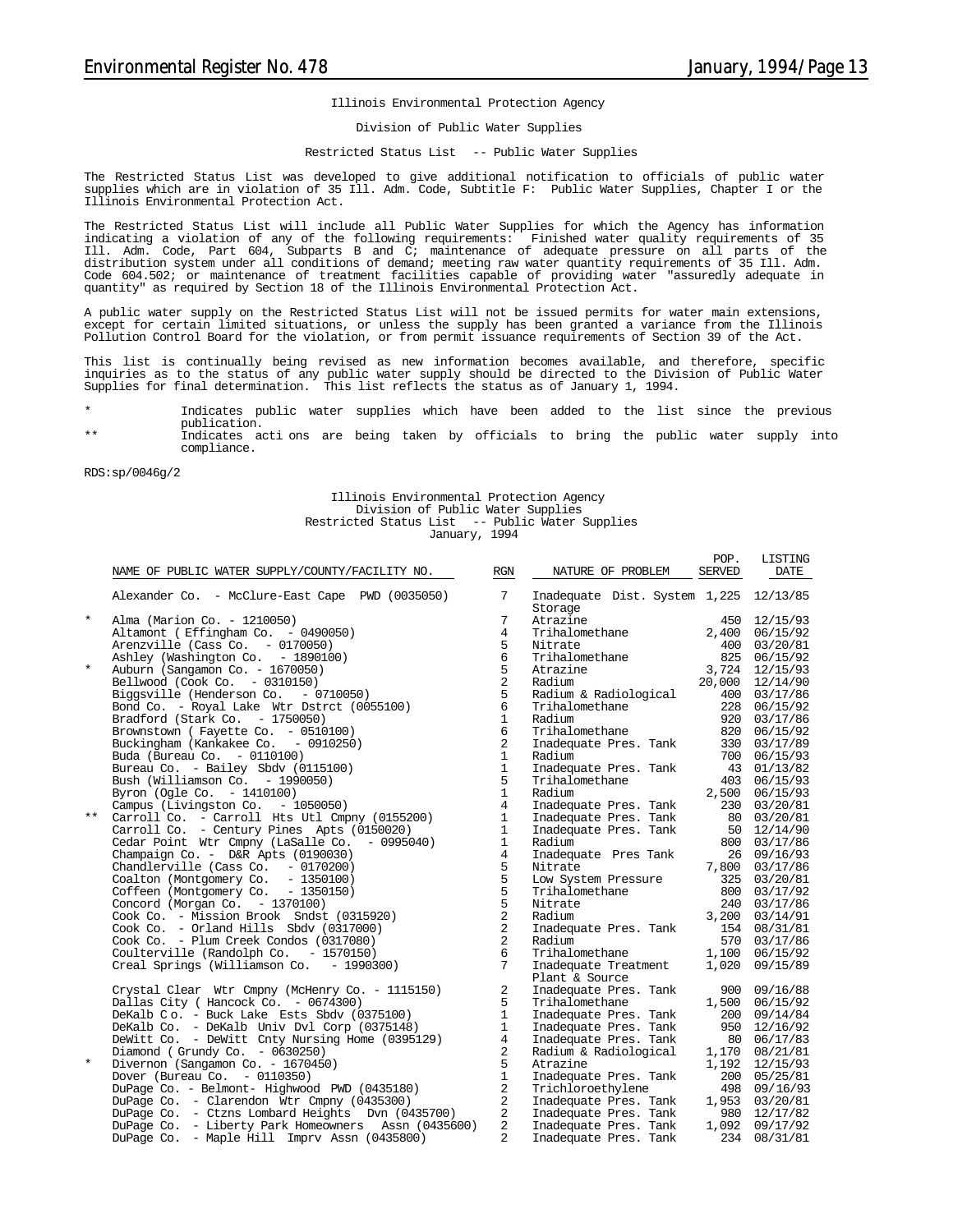DuPage Co. - Northside Peterson Wlfnd (0435866) 2 Inadequate Pres. Tank 30 12/15/89 DuPage Co. - Northwest Belmont Imprv Assn (0435900) 2 Inadequate Pres. Tank 115 09/29/81 DuPage Co. - Pleasant Hill Cmnty Assn (0435980) Inadequate Pres. Tank 180 03/17/89<br>DuPage Co. - Polo Drive & Saddle Rd Sbdv (0437000) Inadequate Pres. Tank 95 12/17/82<br> DuPage Co. - South Burdette Wtr (0437320) 2 Inadequate Pres. Tank 30 06/16/89<br>DuPage Co. - York Center Coop (0437550) 2 Inadequate Pres. Tank 240 06/15/88<br>Elmwood Inadequate Pressure Tank Farina ( Fayette Co. - 0510150) 6 Trihalomethane 600 06/15/92 Fulton Co. - Dunfermline -St David Wtr Cmsn (0575150) 5 Trihalomethane 850 03/15/93 Gillespie ( Macoupin Co. - 1170400) 5 Trihalomethane 7,221 06/15/92 \* Girard ( Macoupin Co. - 1170450) 5 Atrazine 2,264 12/15/93 Goreville (Johnson Co. - 1170450)<br>Goreville (Johnson Co. - 0870200) 7 Inadequate Treatment 978 09/15/89<br>Goreville (Johnson Co. - 0870200) 7 Inadequate Treatment 978 09/15/89 Plant & Source<br>Inadequate Pres. Ta nk<br>Inadequate Pres. Tank<br>Inadequate Pres Tank<br>Inadequate Pres Tank Greene Co. - Mt. Gilead Shcrhm (0615129) 6 Inadequate Pres. Ta nk 28 09/16/83<br>Grundy Co. - Heatherfield Sbdv (0635150) 2 Inadequate Pres. Tank 91 09/17/82<br>Grundy Co. - Lisbon North Inc (0631000) Henry (Marshall Co. - 1230050) 1 Nitrate 2,740 06/15/90 Henry Co. - Country Ests Sbdv (0735050) 1 Nitrate 250 06/15/90 Henry Co. - Daytons Valley View Well 1 (0735186) 1 Inadequate Pres. Tank 32 09/17/82<br>Henry Co. - Green River Well 5 (0735416) 1 Inadequate Pres. Tank 32 09/17/82 Henry Co. - Green River Well 5 (0735416) 1 Inadequate Pres. Tank 32 09/17/82 Henry Co. - Hazelwood 1st Addn Well 2 (0735446) 1 Inadequate Pres. Tank 32 09/17/82 Henry Co. - Hazelwood 2nd Addn Well 1 (0735646) 1<br>Henry Co. - Hazelwood 2nd Addn Well 2 (0735666) 1 Henry Co. - Hazelwood 2nd Addn Well 2 (0735666) 1 Inadequate Pres. Tank 32 09/17/82 Henry Co. - Hazelwood 2nd Addn Well 3 (0735686) 1<br>Henry Co. - Hazelwood West Sbdy (0735250) 1 Henry Co. - Hazelwood West Sbdv (0735250) 1 Inadequate Pres. Tank 89 03/19/84 Henry Co. - Holmes Small Farm Sbdv (0735246) 1 Inadequate Pres. Tank 32 09/16/83 Henry Co. - Level Acres Wtr Sys Inc (0735536) 1<br>Henry Co. - Lake Lynwood Wtr Sys (0735330) 1 Henry Co. - Lake Lynwood Wtr Sys (0735330) 1 1<br>Henry Co. - Level Acres Well 1 (0735436) 1 1 1 Henry Co. - Level Acres Well  $1$  (0735436) 1<br>Henry Co. - Ophiem PWS (0735150) 1 Henry Co. - Ophiem PWS (0735150) 1 Inadequate Pres. Tank 150 06/18/82 Henry Co. - Osco Mutual Wtr Supply Cpy Inc (0735200) 1 Inadequate Pres. Tank 115 12/15/89 Henry Co. - Pine Ridge Utl Inc (0735400) 1 Inadequate Pres. Tank 46 09/29/81 Hurst - (Williams on Co. 1990450) 7 Trihalomethane 873 03/15/93 Iroquois Co. - A Merkle -C Kniprath Home (0755389) 4<br>Iroquois Co. - Belmont Acres MWC (0755150) 4 \* Iroquois Co. - Belmont Acres MWC (0755150) 4 Arsenic 14,000 12/15/93 Iroquois Co. Spring Creek Campground II Inc. (0750030) 4 Inadequate Pres. Tank 12/16/91 Island Lake Wtr Cmpny (Lake Co. - 0975080) 2 Iron 2,250 06/15/90 \* JoDaviess Co. - Bahl Wtr/Pioneer Acres (0855200) 1 Inad. Pres. Storage 700 12/15/93 Johnson Co. - Burnside PWD (0875050) 7 Inadequate Treatment 1,642 09/15/89 Plant & Source & TTHM Kane Co. - Broadview Academy (0895149) 2 Radium 304 09/19/86 Kane Co. - Highland Sbdv (0895530) 2 Inadequate Pres. Tank 50 09/16/83 Kane Co. - Moecherville Sbdv (0895300) 2 Inadequate Pres. Tank 1,120 03/20/81 Kane Co. - Park View Wtr Corp (0895500) 2 Inadequate Pres. Tank 150 12/17/82 Kane Co. - Pleasant Village (0895228) 2 Inadequate Pres. Tank N/A 06/18/82 Kane Co. - Silver Glen Ests (0890040) 2 Radium 10 06/15/93<br>
Kane Co. - St Charles Skyline Swr-Wtr Coy (0895030) 2 Inadequate Pres. Tank 1,300 09/19/86 Kane Co. - St Charles Skyline Swr-Wtr Cpy (0895030) 2 Inadequate Pres. Tank 1,300 09/19/86 10 06/15/93<br>
2 Inadequate Pres. Tank 1,300 09/19/86<br>
20 Inadequate Pres. Tank 150 12/16/88<br>
150 12/17/86 Kangley (LaSalle Co. - 0990250)<br>Kankakee Co. - Good Shepherd Manor (0915189) 2 Inadequate Pres. Tank 140 03/17/89 Kankakee Co. - Good Shepherd Manor (0915189) 2 Inadequate Pres. Tank 140 03/17/89 Kankakee Co. - Skyview Sbdv (0915526) 2 Inadequate Pres. Tank 65 09/14/84 Kankakee Co. - Skyview Sbdv (0915526)<br>
Kendall Co. - Bonnie Lane Wtr (0930010) 2 Inadequate Pres. Tank 49 09/14/84<br>
Kendall Co. - Farm Colony (0935140) 2 Radium 25 03/17/86 Kendall Co. - Farm Colony (0935140) 2 Radium 25 03/17/86 Kendall Co. - Fox Lawn Utl Cmpny (0935150) 2 Radium 240 03/17/86 Kendall Co. - Metro Utl Valley Dvn (0935100) 2 Inadequate Pres. Tank 2,200 03/16/90 Kingston Mines (Peoria Co. - 1430450) 5 Radium 350 03/17/86 \* Kinmundy (Marion Co. - 1210300) 6 Atrazine 1,923 12/15/93 Kinsman ( Grundy Co. - 0630450) 2 Radium 150 03/17/86 Kirkwood (Warren Co. - 1870050) 5 Radium & Radiological 1,008 07/23/93 Ladd (Bureau Co. - 0110450)<br>
Lake Co. - Acorn Acres Sbdv (0975020) 1.350 10/04/85 Lake Co. - Acorn Acres Sbdv (0975020) 2 Inadequate Pres. Tank 250 12/16/83 Lake Co. - Blan Mar Hills Homeowners Assn (0970090) 2 Radium 18 12/16/91 Lake Co. - Bluff Lake Lodges, Inc (0970240) 2 Inad. Pres. Storage 25,200 12/15/93<br>
Lake Co. - Briarcrest Sbdv Hmownrs Assn (0971060) 2 Radium & Gross Alpha 120 12/16/92<br>
Lake Co. - Di Well Owners Assn (0975380) 2 Inadequat Lake Co. - Briarcrest Sbdv Hmownrs Assn (0971060) 2 Radium & Gross Alpha 120 12/16/92 Lake Co. - D L Well Owners Assn (0975380) 2 Inadequate Pres. Tank 125 03/18/83<br>
Lake Co. - Echo Lake Block IV Water Assn (0970130) 2 Inadequate Pres. Tank 50 06/15/88<br>
Lake Co. - Echo Lake Wir Sys Block 7 (0975820) 2 Inade Lake Co. - Echo Lake Block IV Water Assn (0970130) 2 Inadequate Pres. Tank 50 06/15/88 Lake Co. - Echo Lake Wtr Sys Block 7 (0975820) 2 Inadequate Pres. Tank 48 09/16/83 Lake Co. - Elm Oak Mutual Wtr Sys (0975736) 2 Inadequate Pres. Tank 45 06/13/86 & Radium Lake Co. - Forest Lake Addn (0975500) 2 Inadequate Pres. Tank 180 12/16/83 Lake Co. - Glenkirk Campus North (0977189) 2<br>
Lake Co. - Glenkirk Campus South (0977199) 2 Lake Co. - Glenkirk Campus South (0977199) 2 Inadequate Pres. Tank 36 06/15/88 Lake Co. - Glenstone Sbdv (0970160) 2 Radium 168 09/17/92 Lake Co. - Highland Lake Sbdv (0975750) 2 Inadequate Pres. Tank 294 03/20/81 Lake Co. - Lakewood Wtr Sys (0975400) 2 Inadequate Pres. Tank 49 12/16/83 Lake Co. - Maple Hill Nursing Ctr (0971090) 2<br>Lake Co. - Pekara Sbdy (0975900) 2 Lake Co. - Pekara Sbdv (0975900) 2 Inadequate Pres. Tank 2,173 05/25/81 Lake Co. - Sturm Sbdv (0977010) 2 Inadequate Pres. Tank 63 03/16/84 Lake Co. - Summit Homeowners Assn (0975280) 2 Inadequate Pres. Tank 48 03/16/84 Lake Co. - Sylvan Lake 1st Sbdv (0977100) 2 Inadequate Pres. Tank 210 06/14/91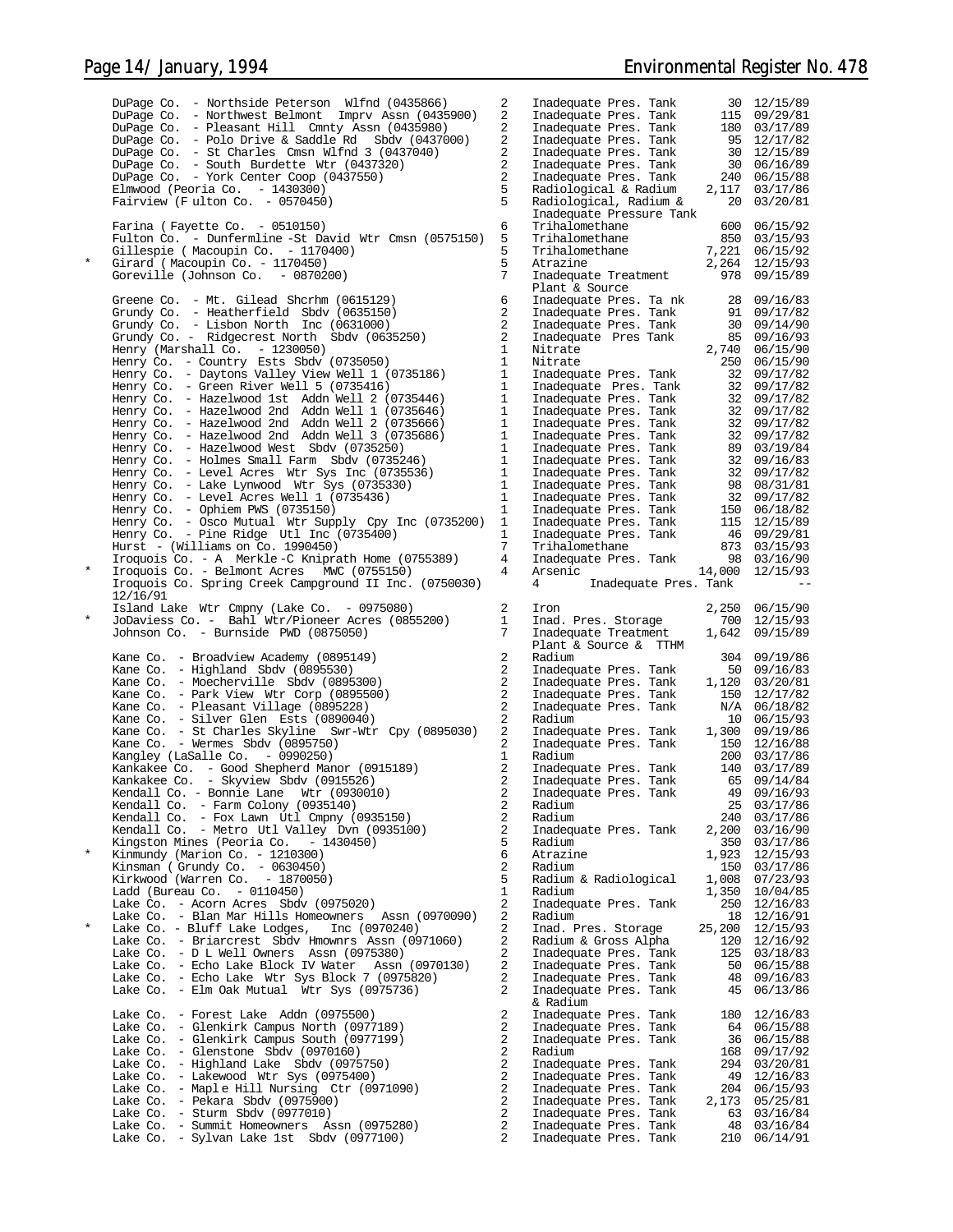Lake Co. - Towner Sbdv (0977250) Lake Co. - Wadsworth Oaks Sbdv (0977320)<br>Lake Co. - West Shoreland Sbdv (0977050) - West Shoreland Sbdv (0977050)  $Lasalle Co. - Four Lakes Sbdv (0995110)$ LaSalle Co. - Il Prairie Est Sbdv (0995300) 1 Radium 45 06/15/88<br>LaSalle Co. - Lynnwood Water Corp (0995336) 1 Inadequate Pres. Tank 114 03/18/83 Little York (Warren Co. - 1870100) 5 Radium 356 12/16/91 Livingston Co. - Salem Childrens Hm (1055229) 4 Inadequate Pres. Tank 66 03/18/83 Logan Co. - Bartmann Health Care Center (1075169) London Mills - (Fulton County - 0574620) Lostant (LaSalle Co. - 0990450)<br>Macoupin Co. - ADGPTV (1175200) Macoupin Co. - ADGPTV (1175200) 5 Atrazine 16,437 12/15/93<br>
Macoupin Co. - Palmyra-Modesto Wtr Assn (1175150) 5 Atrazine 1,140 06/15/93<br>
Macoupin Co. - RR 1 - Il Wtr Assn (1175260) 5 Trihalomethane 810 6/15/93<br>
Macoupin Co Mapleton (Peoria Co. - 1430500) Marshall Co. - Hopewell Wtr Wks (1235150) 1 Radium & Radiological 350 03/17/86 McDonough Co. - Emmett Utl Inc (1095200) 5 Inadequate Pres. Tank 39 12/17/82 McHenry Co. - C & A Wtr Corp (1115270) 2 Inadequate Pres. Tank 33 06/18/82 McHenry Co. - Community Srvc Corp (1115350) 2 Inadequate Pres. Tank 750 09/16/83 McHenry Co. - Deering Oaks Sbdv (1115200) McHenry Co. - Prairie Ridge Assn (1115730) 2 Inadequate Pres. Tank 140 03/16/90 McHenry Co. - Walk -Up-Woods Wtr Cmpny (1115800) 2 Inadequate Pres. Tank 763 12/17/82 McLean Co. - Cropsey Cmnty Wtr (1135150) 4 Inadequate Pres. Tank 60 03/20/81 \* McLean Co. - Hunters Knoll Sbdv (1130030) 4 1,2-Dichloropropane 25 12/15/93 Media (Henderson Co. - 0710250) 5 Nitrate 150 03/17/86 Mercer Co. - M C L W Sys Inc (1315150) 1 Inadequate Source 100 03/20/81 Mercer Co. - Swedona Wtr Assn (1315200)  $Modelo$  ( Macoupin Co. - 1170600)  $Monnouth (Warren Co. - 1870150)$ Monroe Co. - Maple Leaf Ests Wtr Corp (1335100) Mount Clare ( Macoupin Co. - 1170650) Naplate (LaSalle Co. - 0990600) 1 Radium 581 03/17/86 Neponset (Bureau Co - 0110700) 1 Radium 640 09/14/90 New Boston (Mercer Co. - 1310250) 1 1 Nitrate 1,063 12/14/84<br>1,063 12/15/93 13/15/93 11/0750) 5 Atrazine 1,100 12/15/93<br>2,100 03/17/86 1,100 03/17/86 Ogle Co. - Lindenwood Wtr Assn (1415300)  $P\overline{a}$ lmyra ( Macoupin Co. - 1170800) Patoka (Marion Co. - 1210400) 6 Trihalomethane 820 12/16/92 \* Pawnee (Sangamon Co. - 1670850) 5 Atrazine 2,672 12/15/93 Peoria Co. - Brookview Sbdv (1435100) 5 Nitrate 300 09/16/93 Peoria Co. - Edelstein Wtr Coop (1435150) 5 Radium & Radiological 115 06/13/86 Peoria Co. - Fahnstock Court Sbdv (1435200) 5 Inadequate Pres. Tank 30 05/25/81 Peoria Co. - Galena Knolls Sbdv (1435300) 5 Nitrate 180 06/15/88 Peoria Co. - Trivoli PWD (1435510) 5 Inadequate Pres. Tank 350 06/17/83 Peoria Co. - Woodland Hts Ests Sbdv (1435760) 5 Inadequate Pres. Tank 245 03/20/81 Prairie City (McDonough Co. - 1090400) 5 Radiological & Radium 620 03/17/86 Princeville (Peoria Co. - 1430750) 5 Radiological & Radium 2,212 03/17/86 Ransom (LaSalle Co. - 0990900) Raritan (Henderson Co. - 0710350) Reddick (Kankakee Co. - 0914780)<br>Richview (Washington Co. - 1890500) Richview (Washington Co. Rockdale (Will Co. - 1970850) Rock Island Co. – Byron Hls Sbdv Well 6 (1617266) 1 Inadequate Pres. Tank 32 12/17/82<br>Rock Island Co. – Country Club Mnr Well 1 (1617286) 1 Inadequate Pres. Tank 32 01/14/82<br>Rock Island Co. – Cropper Rock Island Co. – Eberts 2nd Addn (1615280) Inadequate Pressure Tank 35 09/15/89<br>Rock Island Co. – Evergreen Vlg Sbdv (1615310) 1 Inadequate Pres. Tank 250 03/20/81 Rock Island Co. - Fairacres Assn (1615350) 1 Inadequate Pres. Tank 220 03/20/81 Rock Island Co. - Larson Court Rentals (1615728) 1 Inadequate Pres. Tank 48 01/14/82 Rock Island Co. - Lemon Street Well Cmpny (1615550) Rock Island Co. - Park Hill Ests Well 1 (1617806) 1 Inadequate Pres. Tank 32 06/18/82 Rock Islan d Co. - Park Hill Ests Well 2 (1617686) 1 Inadequate Pres. Tank 32 06/18/82 Rock Island Co. - Rock Island Arsn (1615387)<br>Rock Island Co. - Silvis Heights Wtr Corp (1 - Silvis Heights Wtr Corp (1615750) Rock Island Co. - Suburban Heights  $Sbdv$  (1615800) Rock Island Co. - Tindalls Addn Wtr Sys (1617956) Rock Island Co. - Tindalls 3rd  $\&$  6th Addns (1617376) Rock Island Co. - Tower Ridge Sbdv (1615780) Rock Island Co. - Turkey Hollow Well Corp (1615686) Roseville (Warren Co. - 1870200) 5 Nitrate 1,254 03/17/89 Rosiclare ( Hardin Co. - 0690150) 7 Trihalomethane 1,791 09/17/92 Shipman ( Macoupin Co. - 1170950)<br>
\* Smithboro (Bond Co. - 0050250)<br>
Sorento (Bond Co. - 0050300) 6 Atrazine 710 06/15/92 South Pekin ( Tazewell Co.  $-1790650$  ) South Wilmington ( Grundy Co. - 0630650) Spring Valley (Bureau Co. - 0111000) 1<br>St. Clair Co. - Save Site (1635289) 1  $\overline{\text{st}}$ . Clair Co. - Save Site (1635289) \* St. Elmo ( Fayette Co. - 0510250) 6 Total Trihalomethane 3,053 12/15/93 St. Peter ( Fayette Co. - 0510300) 6 Trihalomethane 807 06/15/92 Standard ( Putnam Co. -1550300) 1 Radium 280 09/16/91

| 2                                                                          | Inadequate Pres.<br>Tank                                                |                 | 238        | 01/14/82             |
|----------------------------------------------------------------------------|-------------------------------------------------------------------------|-----------------|------------|----------------------|
| $\overline{a}$<br>2                                                        | Radium<br>Inadequate Pres.<br>Tank                                      |                 | 80<br>220  | 09/19/86<br>06/14/91 |
|                                                                            | Radium                                                                  |                 | 35         | 09/19/86             |
|                                                                            | Radium                                                                  |                 | 45         | 06/15/88             |
| -<br>5<br>5                                                                | Inadequate Pres.<br>Tank<br>Tank & Radium 350 06/15/90<br>Inadeg. Pres. |                 | 114        | 03/18/83             |
|                                                                            | Radium                                                                  |                 | 356        | 12/16/91             |
| į                                                                          | Inadequate Pres.<br>Tank                                                |                 | 66<br>93   | 03/18/83<br>12/16/83 |
| 5<br>5<br>D                                                                | Inadequate Pres.<br>Tank<br>Inadequate Pres.<br>Tank                    |                 | 670        | 12/14/84             |
|                                                                            | Radium & Radiological                                                   |                 | 550        | 03/17/86             |
|                                                                            | Atrazine<br>Atrazine                                                    | 16,437<br>1,140 |            | 12/15/93<br>06/15/93 |
|                                                                            | Trihalomethane                                                          |                 | 81         | 06/15/92             |
|                                                                            | Atrazine                                                                |                 | 510        | 12/15/93             |
|                                                                            | Total Trihalomethane<br>Radium                                          |                 | 60<br>235  | 03/15/93<br>03/17/86 |
|                                                                            | Radium & Radiological                                                   |                 | 350        | 03/17/86             |
| <br> <br> 2<br> <br> <br>                                                  | Inadequate Pres. Tank                                                   |                 | 39         | 12/17/82             |
|                                                                            | Inadequate Pres.<br>Tank<br>Inadequate Pres.<br>Tank                    |                 | 33<br>750  | 06/18/82<br>09/16/83 |
|                                                                            | Tank<br>Inadequate Pres.                                                |                 | 60         | 12/17/82             |
| $\overline{ }$                                                             | Inadequate Pres.<br>Tank                                                |                 | 140        | 03/16/90             |
| )<br>                                                                      | Inadequate Pres.<br>Tank<br>Inadequate Pres.<br>Tank                    |                 | 763<br>60  | 12/17/82<br>03/20/81 |
|                                                                            | 1,2-Dichloropropane                                                     |                 | 25         | 12/15/93             |
| 5                                                                          | Nitrate                                                                 |                 | 150        | 03/17/86             |
| <br> <br> <br> <br> <br> <br> <br><br><br><br><br>                         | Inadequate Source<br>Inadequate Pres.<br>Tank                           |                 | 100<br>100 | 03/20/81<br>06/15/90 |
|                                                                            | Atrazine                                                                |                 | 240        | 12/15/93             |
|                                                                            | Radium                                                                  | 9,500           | 39         | 12/15/93             |
|                                                                            | Inadequate Pres.<br>Tank<br>Trihalomethane                              |                 | 858        | 03/20/81<br>03/17/92 |
|                                                                            | Radium                                                                  |                 | 581        | 03/17/86             |
| $\begin{array}{c} \n\text{-} \\ \n\text{-} \\ \n\text{-} \\ \n\end{array}$ | Radium<br>Nitrate                                                       |                 | 640<br>750 | 09/14/90<br>12/14/84 |
|                                                                            | Atrazine                                                                | 1,063           |            | 12/15/93             |
| Į                                                                          | Radium                                                                  | 1,100           |            | 03/17/86             |
|                                                                            | Inadequate Pres.<br>Tank<br>Atrazine                                    |                 | 50<br>850  | 01/13/82<br>12/15/93 |
|                                                                            | Trihalomethane                                                          |                 | 820        | 12/16/92             |
|                                                                            | Atrazine                                                                | 2,672           |            | 12/15/93             |
|                                                                            | Nitrate<br>Radium & Radiological                                        |                 | 300<br>115 | 09/16/93<br>06/13/86 |
|                                                                            | Inadequate Pres. Tank                                                   |                 | 30         | 05/25/81             |
|                                                                            | Nitrate                                                                 |                 | 180<br>350 | 06/15/88             |
|                                                                            | Inadequate Pres.<br>Tank<br>Inadequate Pres.<br>Tank                    |                 | 245        | 06/17/83<br>03/20/81 |
|                                                                            | Radiological & Radium                                                   |                 | 620        | 03/17/86             |
|                                                                            | Radiological & Radium<br>Radium                                         | 2,212           | 450        | 03/17/86<br>03/17/86 |
| $\frac{1}{2}$                                                              | Radium & Radiological                                                   |                 | 177        | 03/17/86             |
|                                                                            | Radium                                                                  |                 | 208        | 09/16/93             |
| 5<br>ì                                                                     | Inadequate Pres.<br>Tank<br>Radium                                      | 1,500           | 592        | 09/19/86<br>03/17/86 |
|                                                                            | Inadequate Pres.<br>Tank                                                |                 | 32         | 12/17/82             |
|                                                                            | Inadequate Pres.<br>Tank<br>Inadequate Pres.<br>Tank                    |                 | 32<br>29   | 01/14/82<br>12/16/83 |
| $\begin{array}{c} \n\vdots \\ \vdots \\ \vdots\n\end{array}$               | Inadequate Pressure Tank                                                |                 | 35         | 09/15/89             |
|                                                                            | Inadequate Pres.<br>Tank                                                |                 | 250        | 03/20/81             |
| <br> -<br> -<br> -<br> -<br> <br>                                          | Inadequate Pres.<br>Tank<br>Inadequate Pres.<br>Tank                    |                 | 220<br>48  | 03/20/81<br>01/14/82 |
|                                                                            | Inadequate Pres.<br>Tank                                                |                 | 470        | 03/20/81             |
|                                                                            | Inadequate Pres.<br>Tank                                                |                 | 32         | 06/18/82             |
|                                                                            | Inadequate Pres.<br>Tank<br>Trihalomethane                              | 9,000           | 32         | 06/18/82<br>06/15/92 |
|                                                                            | Inadequate Pres.<br>Tank                                                | 1,680           |            | 03/20/82             |
|                                                                            | Inadequate Pres.<br>Tank                                                |                 | 114        | 12/16/83             |
|                                                                            | Inadequate Pres.<br>Tank<br>Inadequate Pres.<br>Tank                    |                 | 32<br>28   | 06/18/82<br>06/18/82 |
|                                                                            | Inadequate Pres.<br>Tank                                                |                 | 70         | 09/17/92             |
|                                                                            | Inadequate Pres.<br>Tank                                                |                 | 32         | 06/18/82             |
|                                                                            | Nitrate<br>Trihalomethane                                               | 1,254<br>1,791  |            | 03/17/89<br>09/17/92 |
| フランシン                                                                      | Atrazine                                                                |                 | 695        | 06/15/93             |
|                                                                            | Total Trihalomethane                                                    |                 | 201<br>710 | 12/15/93             |
|                                                                            | Atrazine<br>Nitrate                                                     | 1,400           |            | 06/15/92<br>06/15/93 |
| $\overline{ }$                                                             | Radium                                                                  |                 | 750        | 03/15/93             |
| $\frac{1}{2}$                                                              | Radium<br>Trihalomethane                                                | 5,850           | 375        | 09/17/92<br>06/15/92 |
|                                                                            | Total Trihalomethane                                                    | 3,053           |            | 12/15/93             |
| 5                                                                          | Trihalomethane<br>Radium                                                |                 | 807<br>280 | 06/15/92<br>09/16/91 |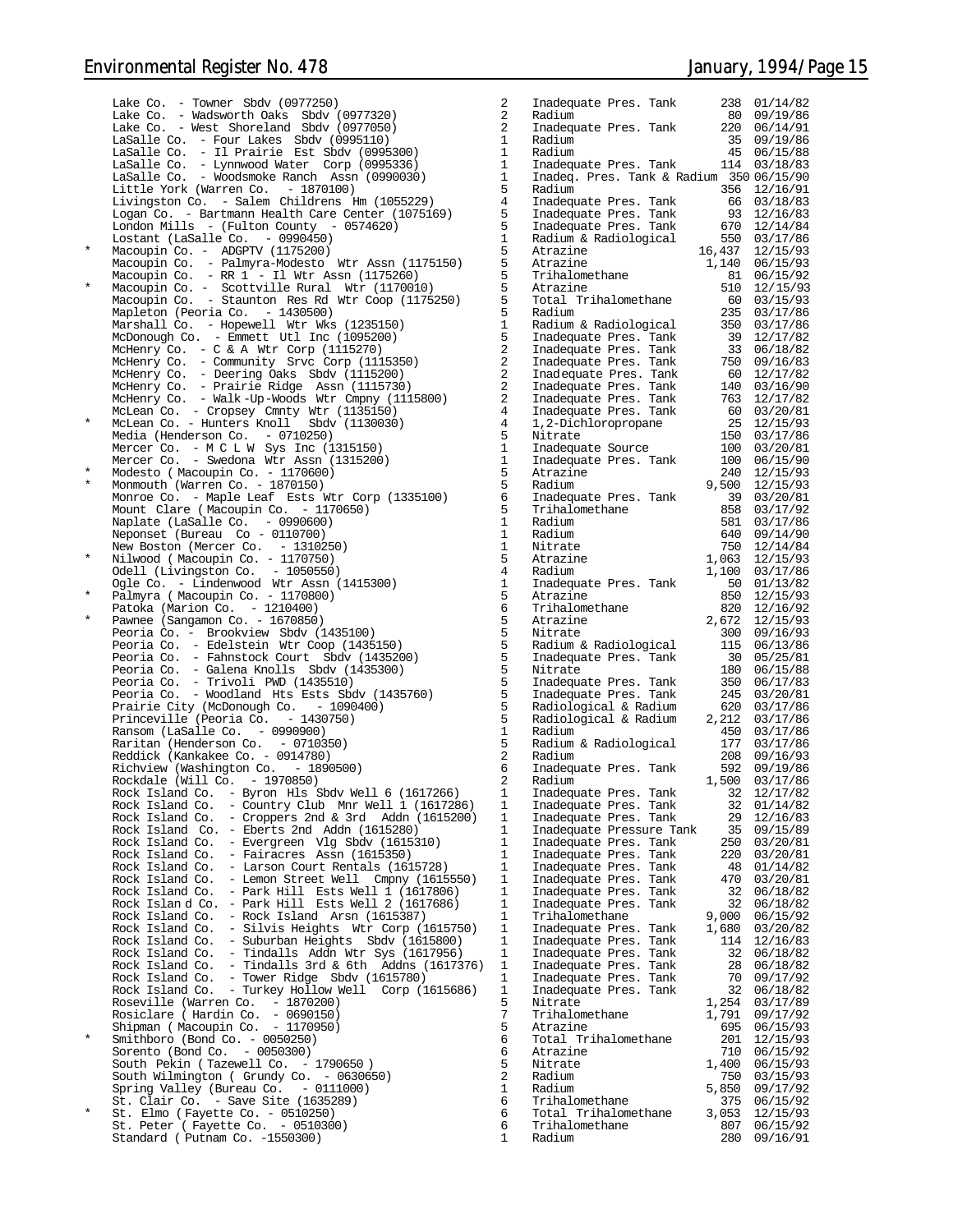|         | Staunton (Macoupin Co. - 1171050)                                                              | 5                              | Trihalomethane                                                                                                                                                                                          |                | 5,180 06/15/92               |
|---------|------------------------------------------------------------------------------------------------|--------------------------------|---------------------------------------------------------------------------------------------------------------------------------------------------------------------------------------------------------|----------------|------------------------------|
|         | Steeleville (Randolph Co. - 15706 50)<br>Stephenson Co. - Park Crest Wtr Cmpny (1775100)       | 6<br>$\mathbf{1}$              | Radium<br>Inadequate Pres. Tank                                                                                                                                                                         | 2,305<br>1,200 | 03/17/86<br>09/14/84         |
|         | Table Grove (Fulton Co. - 0570900)                                                             | 5                              | Radium & Radiological                                                                                                                                                                                   |                | 500 03/20/81                 |
|         | Taylor Springs (Montgomery Co. - 1350650)                                                      | 5                              | Trihalomethane                                                                                                                                                                                          |                | 671 03/17/92                 |
|         | Tazewell Co. - Beverly Mnr Cntrl Imp Assn (1795120)                                            | 5                              | Trinalomethane<br>Inadequate Pres. Tank<br>Inadequate Pres. Tank<br>Inadequate Pres. Tank<br>Inadequate Pres. Tank<br>Inadequate Pres. Tank<br>Inadequate Pres. Tank<br>Tradequate Pres. Tank           |                | 525 03/17/89                 |
|         | Tazewell Co. - Beverly Mnr-Grant (1795100)                                                     | 5<br>5                         |                                                                                                                                                                                                         |                | 610 03/20/81<br>175 09/17/82 |
|         | Tazewell Co. - Breezeway Sbdv (1795150)<br>Tazewell Co. - Hickory Hls Sbdv Assn 1 (1795386)    | 5                              |                                                                                                                                                                                                         |                | 31 06/14/85                  |
|         | Tazewell Co. - Hickory Hls Sbdv Assn 2 (1795396)                                               | 5                              |                                                                                                                                                                                                         |                | 30 06/14/85                  |
|         | Tazewell Co. - Mayfair Sbdv (1795750)                                                          | 5                              |                                                                                                                                                                                                         |                | 150 03/16/90                 |
|         | Tazewell Co. - Oakhaven Sbdv (1795760)                                                         | 5                              | Inadequate Pres. Tank                                                                                                                                                                                   |                | 35 05/25/81                  |
| $\star$ | Tazewell Co. - Prairie View Wtr Assn (1795900)                                                 | 5                              | Inadequate Pres. Tank                                                                                                                                                                                   |                | 55 03/20/81                  |
|         | Thayer (Sangamon Co. - 1671250)<br>Union Co. - Lick Creek PWD (1815100)                        | 5<br>7                         | Atrazine<br>Inadequate Treatment                                                                                                                                                                        |                | 830 12/15/93<br>816 09/15/89 |
|         |                                                                                                |                                | Plant & Source                                                                                                                                                                                          |                |                              |
|         | Vermilion Co. - North Fork Well Assn (1835186)                                                 | $\overline{4}$                 | Inadequate Pres. Tank                                                                                                                                                                                   |                | 66 06/17/83                  |
|         | Bardolph (McDonough Co. - 1090050)                                                             | 5                              | Total Trihalomethane                                                                                                                                                                                    |                | 299 09/16/93                 |
|         | Rock Island Co. - WSCO Dvl-Ridgewood (1615670)                                                 | $\mathbf{1}$                   | Inadequate Pres. Tank                                                                                                                                                                                   |                | 475 03/20/81                 |
| $\star$ | Viola (Mercer Co. $-1310450$ )                                                                 | $\mathbf{1}$<br>5              | Radium<br>Atrazine & TTHM                                                                                                                                                                               | 3,675          | 1,144 09/17/92<br>12/15/93   |
|         | Virden (Macoupin Co. - 1171100)<br>Westfield (Clark Co. - 0230200)                             | $\overline{4}$                 | Inadequate Water Source                                                                                                                                                                                 |                | 700 06/15/93                 |
|         | White City ( Macoupin Co. $-1171150$ )                                                         | 7                              | Trihalomethane                                                                                                                                                                                          |                | 280 06/15/93                 |
|         | White Hall ( Greene Co. - $0610400$ )                                                          | 6                              | Atrazine                                                                                                                                                                                                | 2,950          | 06/15/93                     |
|         | Whiteside Co. - Lakeview Sbdv (1955150)                                                        | $\mathbf{1}$                   | Inadequate Pres. Tank &                                                                                                                                                                                 | 146            | 03/20/81                     |
|         |                                                                                                |                                | Nitrate                                                                                                                                                                                                 |                |                              |
|         | Whiteside Co. - Shady Nook (1950020)<br>Will Co. - Bel-Air Sbdv (1975130)                      | $\mathbf{1}$<br>$\overline{2}$ | Inadequate Pres. Tank<br>Inadequate Pres. Tank                                                                                                                                                          |                | 29 03/17/92<br>91 08/04/81   |
|         | Will Co. - Clearview Sbdv (1975360)                                                            | 2                              |                                                                                                                                                                                                         |                | 420 01/13/82                 |
|         | Will Co. - Dixie Dells $(1977850)$                                                             | $\overline{a}$                 | Inadequate Pres. Tank<br>Inadequate Pres. Tank                                                                                                                                                          |                | 550 09/17/82                 |
|         | Will Co. - East Moreland Wtr Assn (1975600)                                                    | $\overline{a}$                 | Inadequate Pres. Tank                                                                                                                                                                                   |                | 753 03/20/81                 |
|         | Will Co. - Fair Acres Sbdv (1975680)                                                           | 2                              | Inadequate Pres. Tank<br>Inadequate Pres. Tank                                                                                                                                                          |                | 185 10/19/81                 |
|         | Will Co. - Garden Street Imprv Assn (1975376)                                                  | 2<br>2                         | Inadequate Pres. Tank                                                                                                                                                                                   |                | 62 09/15/89<br>25 12/16/83   |
|         | Will Co. - Greenfield Cmnty Well Cmpny (1975760)<br>Will Co. - Hillview Sbdv (1975800)         | 2                              | Inadequate Pres. Tank                                                                                                                                                                                   |                | 99 03/15/85                  |
|         | Will Co. - Huntley Cmnty Sbdv (1975840)                                                        | 2                              | Inadequate Pres. Tank                                                                                                                                                                                   |                | 48 03/16/84                  |
|         | Will Co. - Ingalls Park Sbdy (1975880)                                                         | 2                              | Inadequate Pres. Tank                                                                                                                                                                                   |                | 690 09/16/83                 |
|         | Will Co. - Lakewood Shores Imprv Assn (1975930)                                                | 2                              | Radium                                                                                                                                                                                                  |                | 93 03/17/86                  |
|         | Will Co. - Oakview Avenue Wtrwks Inc (1977210)                                                 | 2                              | Inadequate Pres. Tank                                                                                                                                                                                   |                | 350 03/20/81                 |
|         | Will Co. - Park Road Wtr Assn (1977330)<br>Will Co. - Ridgewood Sbdv (1977650)                 | 2<br>2                         | Inadequate Pres. Tank<br>Inadequate Pres. Tank                                                                                                                                                          | 315            | 60 12/17/82<br>06/18/82      |
|         | Will Co. - Scribner Street Sbdv (1977660)                                                      | 2                              |                                                                                                                                                                                                         |                | 50 03/18/83                  |
|         | Will Co. - Shawnita Trc Wtr Assn (1977690)                                                     | 2                              |                                                                                                                                                                                                         |                | 125 09/17/92                 |
|         | Will $Co. - Sumyland Sbdv (1977730)$                                                           | 2                              | Inadequate Pres. Tank<br>Inadequate Pres. Tank<br>Inadequate Pres. Tank                                                                                                                                 |                | 350 09/16/83                 |
|         | Williamson (Madison Co. - 1191100)                                                             | 6                              | Trihalomethane                                                                                                                                                                                          |                | 350 06/15/92                 |
|         | Williamson Co. - Devils Kitchen Wtr Dst (1995160)                                              | 7                              | Inadequate Treatment Plt1,330                                                                                                                                                                           |                | 09/15/89                     |
|         | Williamson Co. - Lake of Egypt PWD (1995200)                                                   | 7                              | & Source & Trihalomethane<br>Inadequate Treatment                                                                                                                                                       |                | 7,743 09/15/89               |
|         | Wilsonville ( Macoupin Co. - 1171200)                                                          | 5                              | Trihalomethane                                                                                                                                                                                          | 609            | 06/15/92                     |
|         | Winnebago Co. - Blue & Gold Homeowners Assn (2015250) 1                                        |                                | Inad. Press. Tank &                                                                                                                                                                                     | 170            | 06/17/83                     |
|         |                                                                                                |                                | Inad. Source of Supply                                                                                                                                                                                  |                |                              |
|         | Winnebago Co. - Bradley Heights Sbdy (2015050)                                                 | $\mathbf{1}$                   |                                                                                                                                                                                                         |                |                              |
|         | Winnebago Co. - Briar Garden Apts (2015190)<br>Winnebago Co. - Cherry Vale East Apts (2015470) | $\mathbf{1}$<br>$\mathbf{1}$   |                                                                                                                                                                                                         |                |                              |
|         | Winnebago Co. - Cherry View Apts (2015278)                                                     | $\mathbf{1}$                   |                                                                                                                                                                                                         |                |                              |
|         | Winnebago Co. - Goldie B Floberg Cntr (2015439)                                                | $\mathbf{1}$                   | 192 09/13/85<br>Inadequate Pres. Tank 192 09/13/85<br>Inadequate Pres. Tank 60 12/17/82<br>Inadequate Pres. Tank 180 01/14/82<br>Inadequate Pres. Tank 60 06/17/83<br>Inadequate Pres. Tank 54 03/16/84 |                |                              |
|         | Winnebago Co. - Great Oaks & Beacon Hls Apts (2015488)                                         |                                | 1 Inadequate Pres. Tank 943                                                                                                                                                                             |                |                              |
|         | 12/17/82                                                                                       |                                |                                                                                                                                                                                                         |                |                              |
|         | Winnebago Co. - Kishwaukee -Kilbuck Assn (2010010)<br>Winnebago Co. - Larchmont Sbdy (2015290) | 1<br>$\mathbf{1}$              | Inadequate Pres. Tank                                                                                                                                                                                   |                | 42 03/16/90                  |
|         | Winnebago Co. - Legend Lakes Wtr Assn (2015300)                                                | $\mathbf{1}$                   | Inadequate Pres. Tank<br>Inadequate Pres. Tank                                                                                                                                                          |                | 106 06/17/83<br>225 03/14/91 |
|         | Woodford Co. - Oak Ridge Sndst (2035300)                                                       | $\mathbf{1}$                   | Inadequate Pres. Tank                                                                                                                                                                                   |                | 240 03/20/81                 |
|         | Wyoming (Stark Co. - 1750200)                                                                  | 1                              | Radiological & Radium                                                                                                                                                                                   |                | 1,614 03/17/86               |
|         | Yates City (Knox Co. - 0950700)                                                                | 5                              | Radium and Inadequate                                                                                                                                                                                   |                | 900 03/20/81                 |
|         |                                                                                                |                                | Pressure Tank                                                                                                                                                                                           |                |                              |
|         | Public Water Supplies Removed from Previous List                                               |                                |                                                                                                                                                                                                         |                |                              |
|         | Blandinsville (McDonough Co. - 1090100)                                                        |                                |                                                                                                                                                                                                         |                |                              |
|         | Fithian (Vermilion Co. - 1830300)                                                              |                                |                                                                                                                                                                                                         |                |                              |
|         | Grantfork (Madison Co. - 1190350)                                                              |                                |                                                                                                                                                                                                         |                |                              |
|         | Granville ( Putnam Co. - 1550050)                                                              |                                |                                                                                                                                                                                                         |                |                              |
|         | Henry Co. - Hazelwood 1st Addn Well 5 (0735566)                                                |                                |                                                                                                                                                                                                         |                |                              |
|         | Joliet Army Amn Plt-Mfg Plt (Will Co. - 1975877)                                               |                                |                                                                                                                                                                                                         |                |                              |
|         | Mark (Putnam Co. - 1550250)<br>Norris (Fulton Co. - 0570750)                                   |                                |                                                                                                                                                                                                         |                |                              |
|         | Rock Island Co. - Vanderheyden Sbdv (1617866)                                                  |                                |                                                                                                                                                                                                         |                |                              |
|         | Rock Island Co. - 176 Ave West Cmnty Wtr Sys (1617436)                                         |                                |                                                                                                                                                                                                         |                |                              |
|         | Sawyerville ( Macoupin Co. - 1170850)                                                          |                                |                                                                                                                                                                                                         |                |                              |
|         | Vernon (Marion Co. $-1210550$ )                                                                |                                |                                                                                                                                                                                                         |                |                              |
|         | West Salem (Edwards Co. - 0470200)                                                             |                                |                                                                                                                                                                                                         |                |                              |

DES:sp/0046g/5 -22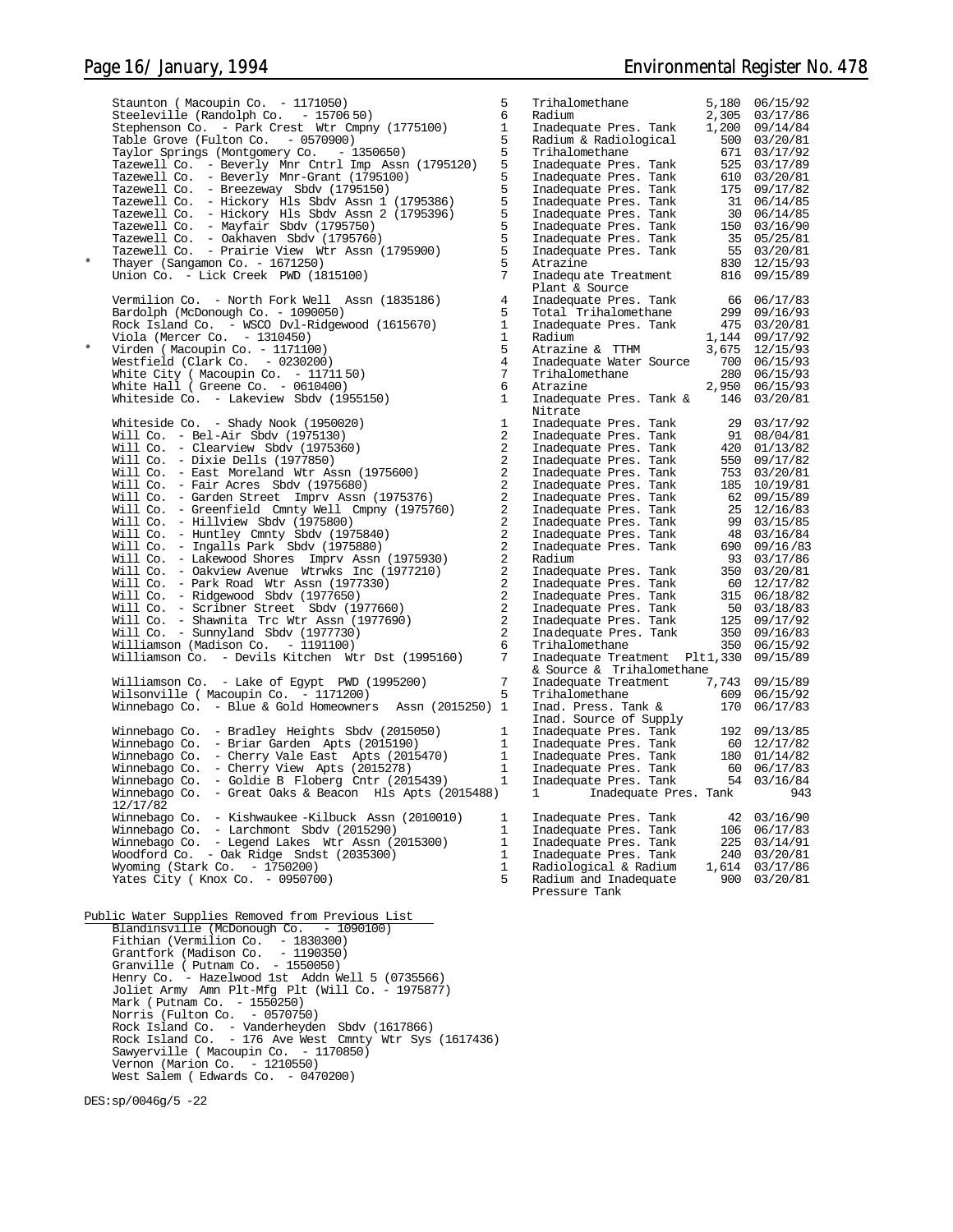#### Illinois Environmental Protection Agency

Division of Public Water Supplies

#### Critical Review List -- Public Water Supplies

The Critical Review List was developed to give additional notification to officials of public water supplies which may be close to being in violation of 35 Ill. Adm. Code, Subtitle F: Public Water Supplies, Chapter I or the Illinois Environmental Protection Act.

A supply will be placed on the Critical Review List when Agency records indicate that it is approaching any of the violations which would place it on the Restricted Status List.

This list is continually being revised as new information becomes available, and therefore, specific inquiries as to the status of any public water supply should be directed to the Division of Public Water Supplies for final determination. This list reflects the status as of January 1, 1994.

\* Indicates public water supplies which have been added to the list since the previous publication.<br>\*\* Indicates actions are being taken, by officials to bring the public water supply into compliance

Indicates actions are being taken by officials to bring the public water supply into compliance.

RDS:sp/0046g/4

Illinois Environmental Protection Agency Division of Public Water Supplies Critical Review List -- Public Water Supplies January, 1994

|         |                                                                                                                                             |                 |                                                                                                                                                                                                   | POP.          | LISTING                |
|---------|---------------------------------------------------------------------------------------------------------------------------------------------|-----------------|---------------------------------------------------------------------------------------------------------------------------------------------------------------------------------------------------|---------------|------------------------|
|         | NAME OF PUBLIC WATER SUPPLY/COUNTY/FACILITY NO.                                                                                             | RGN             | NATURE OF PROBLEM                                                                                                                                                                                 | <b>SERVED</b> | DATE                   |
|         | Baylis (Pike Co. - 1490100)                                                                                                                 | $5^{-}$         | Source Capacity                                                                                                                                                                                   |               | $\frac{300}{09/13/85}$ |
|         | Bluford (Jefferson Co. - 0810100)                                                                                                           | 7               | Low System Pressure 465 03/20/81                                                                                                                                                                  |               |                        |
|         | Camargo (Douglas Co. $-0410100$ )                                                                                                           | $\overline{4}$  | Inadequate Treat ment Plant 400 12/16/91                                                                                                                                                          |               |                        |
| $\star$ | Carlyle (Clinton Co. - $0270300$ )                                                                                                          | 6               | Inadequate Treatment Plant 400 12/15/93                                                                                                                                                           |               |                        |
|         | Carlyle (Clinton Co. - 0270300)<br>Caseyville (St. Clair Co.  – 1630250)                                                                    | 6               | Low System Pressure 12,338 09/14/84                                                                                                                                                               |               |                        |
|         | Clinton (DeWitt Co. - 0390050)                                                                                                              | $\overline{4}$  | Inadequate Plant Capacity 7,437 06/14/91                                                                                                                                                          |               |                        |
|         | Davis (Stephenson Co. - 1770150)                                                                                                            | $\mathbf{1}$    | Low System Pressure 600 09/17/92                                                                                                                                                                  |               |                        |
| $\star$ | DePue (Bureau Co. - 0110300)                                                                                                                | $\mathbf{1}$    | Inadequate Treatment Plant 1,93012/15/93                                                                                                                                                          |               |                        |
|         | DuPage Co. - Highland Hls Sndst (0435560)                                                                                                   | 2               | Inadequate Pressure Tank 1,100 09/17/92                                                                                                                                                           |               |                        |
|         | Edgewood (Effingham Co. $-0490200$ )                                                                                                        | $\overline{4}$  |                                                                                                                                                                                                   |               |                        |
| $\star$ | Edgewood (Effingham Co. - 0490200)<br>Edwardsville (Madison Co. - 1190250)<br>Evansville (Randolph Co. - 1570250)                           | 6               | Inadequate Source 574 12/14/84<br>Inad. Treatment Plant 30,581 12/15/93                                                                                                                           |               |                        |
|         | Evansville (Randolph Co. - 1970200)<br>Georgetown (Vermilion Co. - 1830350)                                                                 | 6               | Plant Capacity 1,838 05/25/81                                                                                                                                                                     |               |                        |
|         |                                                                                                                                             | $\overline{4}$  | Inadequate Wir Plant 3,678 06/15/93                                                                                                                                                               |               |                        |
|         | Hardin (Calhoun Co. $-0130200$ )                                                                                                            | 6               | $\begin{tabular}{lllllllll} \textsc{Low System Pressure} & 1,175 & 11/25/81 \\ \textsc{Low System Pressure} & 8,189 & 06/15/92 \\ \textsc{Low System Pressure} & 800 & 09/14/84 \\ \end{tabular}$ |               |                        |
|         | Jackson Co. - South Highway PWD (0775400)                                                                                                   | $7\overline{ }$ |                                                                                                                                                                                                   |               |                        |
|         | Kane Co. - Lake Marian Wtr Corp (0895200)                                                                                                   | $\overline{2}$  |                                                                                                                                                                                                   |               |                        |
|         |                                                                                                                                             |                 | Inadequate Pres. St orage                                                                                                                                                                         |               |                        |
|         | Kincaid (Christian Co. $-0210250$ )                                                                                                         | 5               | Plant Capacity<br>12,640 06/14/85<br>Inadequate Source<br>2,700 06/15/88<br>Inadequate Source<br>512 12/14/84                                                                                     |               |                        |
|         | Lewistown (Fulton Co. - 0570600)                                                                                                            | 5               |                                                                                                                                                                                                   |               |                        |
|         | Mason (Effingham Co. - 0490300)                                                                                                             | $\overline{4}$  |                                                                                                                                                                                                   |               |                        |
|         | McHenry Co. - McHenry Shores Wtr Cmpny (1115020)                                                                                            | $\overline{2}$  | Low System Pressure $1,170$ 09/17/92                                                                                                                                                              |               |                        |
|         | McHenry Co. - Whispering Hills Wtr Cmpny (1115700)                                                                                          | 2               | Low System Pressure<br>Inadequate Storage                                                                                                                                                         |               | 6,000 06/15/93         |
|         | McHenry Co - Wonder Lake Wtr Cmpny (1115750)                                                                                                | $\overline{2}$  |                                                                                                                                                                                                   |               | 1,080 12/14/90         |
|         | Millstadt (St. Clair Co. - 1630850)                                                                                                         | 6               | Low System Pressure                                                                                                                                                                               |               | 2,750 12/16/91         |
|         | North Utica (LaSalle Co. - 0990650)<br>Orangeville ( Stephenson Co. - 1770350)<br>Patoka (Marion Co. - 1210400)<br>Pearl (Pike Co. 1490650) | $\mathbf{1}$    | Low System Pressure                                                                                                                                                                               |               | 3,943 03/18/84         |
|         |                                                                                                                                             | $\mathbf{1}$    | Low System Pressure 590 03/17/86                                                                                                                                                                  |               |                        |
| $\star$ |                                                                                                                                             | 6               | Inadequate Treatment Plant 820 12/15/93                                                                                                                                                           |               |                        |
|         | Pearl (Pike Co.1490650)                                                                                                                     | 5               | Inadequate Pres. Tank 322 09/17/82                                                                                                                                                                |               |                        |
|         | Pearl (Pike Co.1450050)<br>Pecatonica (Winnebago Co. -2010250)                                                                              | $\mathbf{1}$    | Low System Pres. 1,830 06/15/90                                                                                                                                                                   |               |                        |
|         | Ramsey (Fayette Co. - 0510200)                                                                                                              | 6               | Source Capacity &                                                                                                                                                                                 |               | 1,350 09/13/85         |
|         |                                                                                                                                             |                 | Low System Pres.                                                                                                                                                                                  |               |                        |
|         | Richland Co. - West Liberty Dundas Wtr Dist (1595050) 7                                                                                     |                 | Low System Pres. &                                                                                                                                                                                |               | 693 12/14/84           |
|         |                                                                                                                                             |                 | Inadequate Source                                                                                                                                                                                 |               |                        |
|         | Stockton (Jo Daviess Co. - 0850450)                                                                                                         | 1               | Low System Pressure                                                                                                                                                                               |               | 1,900 06/15/84         |
|         | Sumner (Lawrence Co. - 1010300)                                                                                                             | $7\overline{ }$ | Low System Pressure                                                                                                                                                                               |               | 1,553 12/13/85         |
|         | Taylor Springs (Montgomery Co. - 1350650)                                                                                                   | 5               | Low System Pressure 650 02/20/81<br>Low System Pressure 1,200 06/14/85<br>Low System Pressure 7,700 09/17/92                                                                                      |               |                        |
|         | Walnut Hill (Marion Co. $-1210600$ )                                                                                                        | 6               |                                                                                                                                                                                                   |               |                        |
|         | Will Co. - Metro Utl Chickasaw Dvn (1975320)                                                                                                | 2               |                                                                                                                                                                                                   |               |                        |
|         |                                                                                                                                             |                 |                                                                                                                                                                                                   |               |                        |
|         | Public Water Supplies Removed from Previous List                                                                                            |                 |                                                                                                                                                                                                   |               |                        |
|         | Germantown (C linton Co. - 0270350)                                                                                                         |                 |                                                                                                                                                                                                   |               |                        |

West Frankfort (Franklin Co. - 0550700)

DED:sp/0046g/23 -25